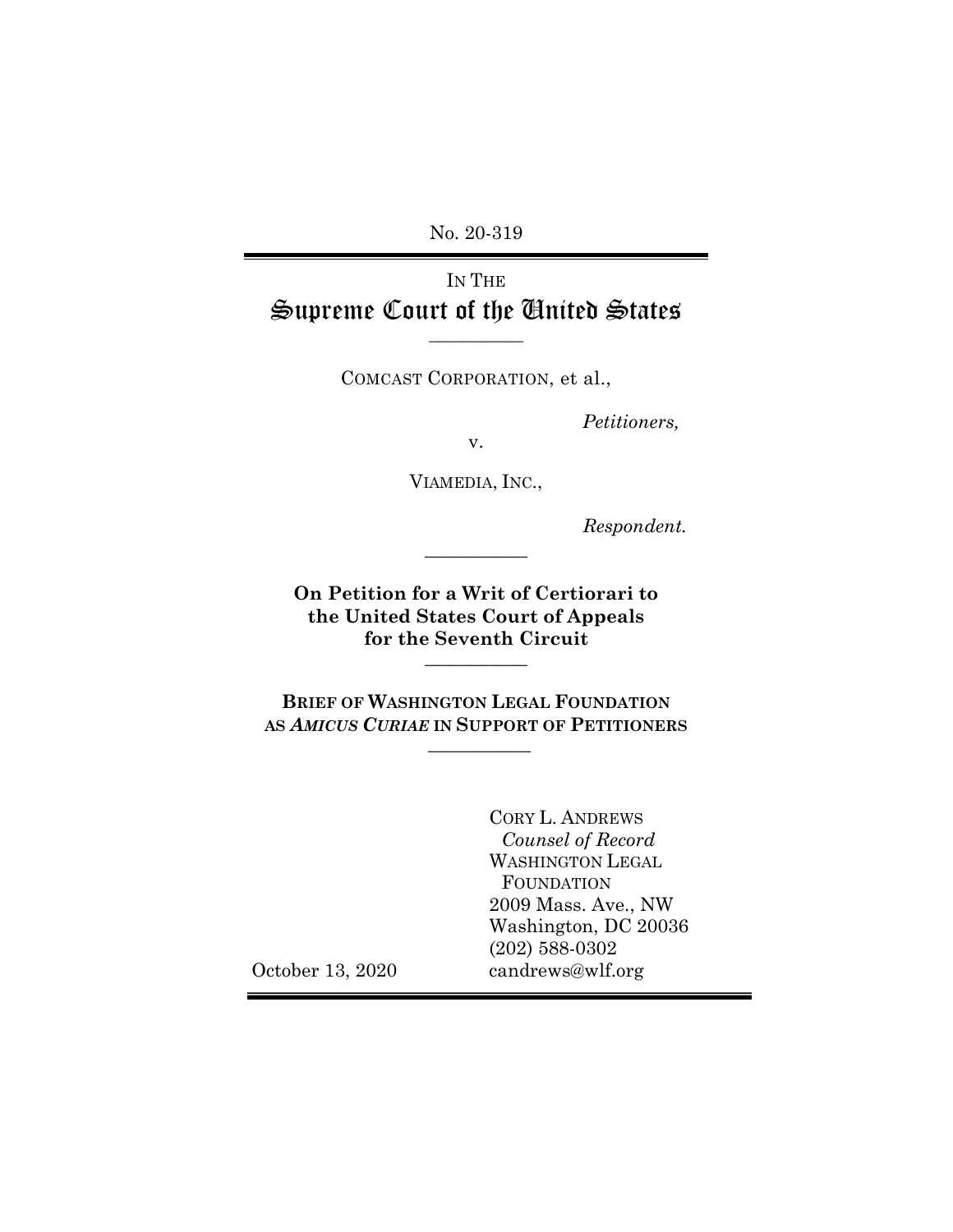## **QUESTION PRESENTED**

Whether a refusal-to-deal claim under  $\S$  2 of the Sherman Act may proceed despite a valid business justification for the refusal.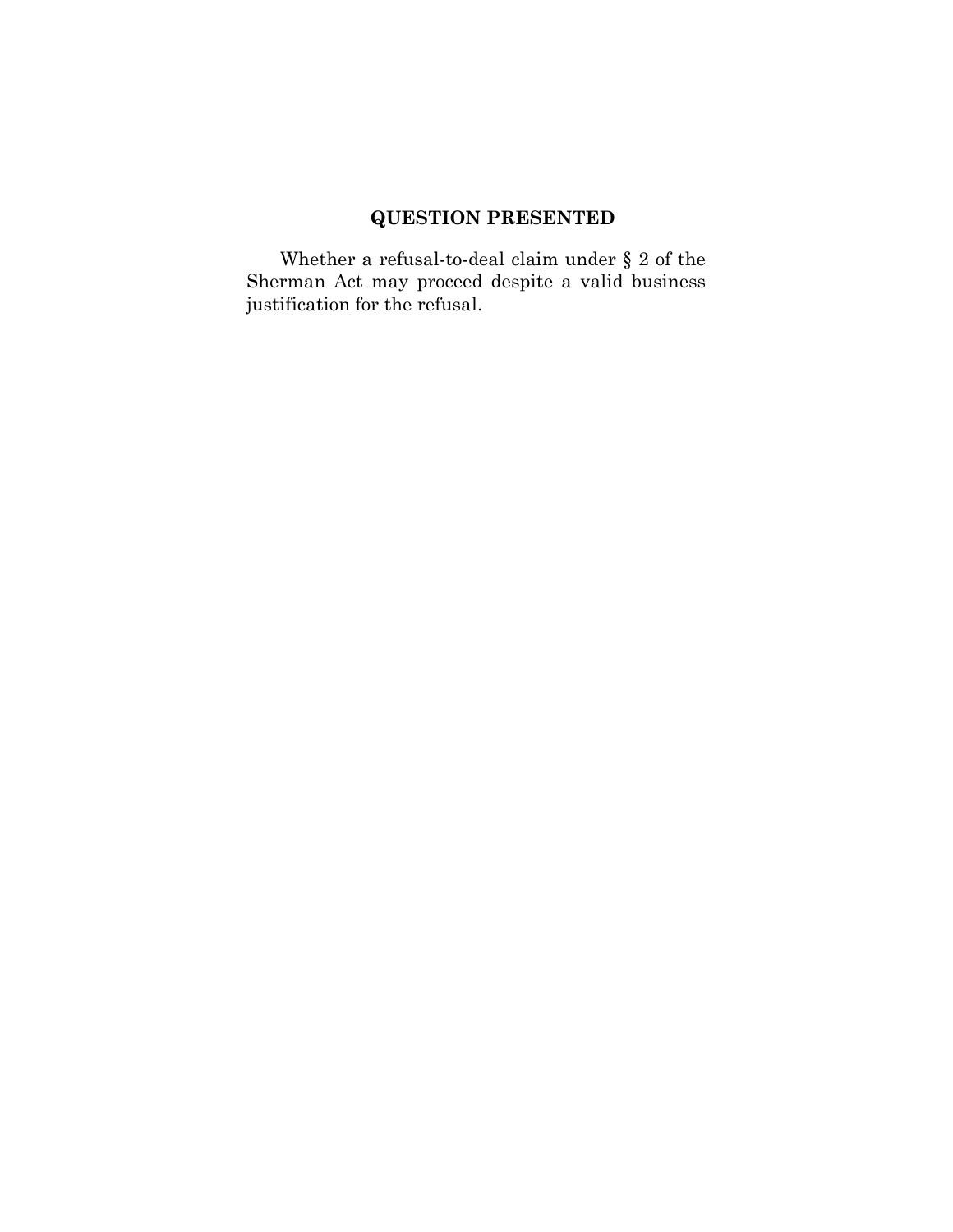### **TABLE OF CONTENTS**

| STATEMENT OF THE CASE  1                                                                                       |
|----------------------------------------------------------------------------------------------------------------|
|                                                                                                                |
| REASONS FOR GRANTING THE PETITION  6                                                                           |
| REVIEW IS WARRANTED TO PREVENT<br>$\mathbf{L}$<br>FURTHER MISAPPLICATION OF ASPEN                              |
| II. THE PETITION OFFERS THE COURT A RARE<br>CHANCE TO OVERRULE ASPEN SKIING 10                                 |
| III. THE COURT SHOULD GRANT REVIEW TO<br>MAKE IMMINENT RECOUPMENT AN<br>ELEMENT IN REFUSAL-TO-DEAL ANALYSIS 14 |
|                                                                                                                |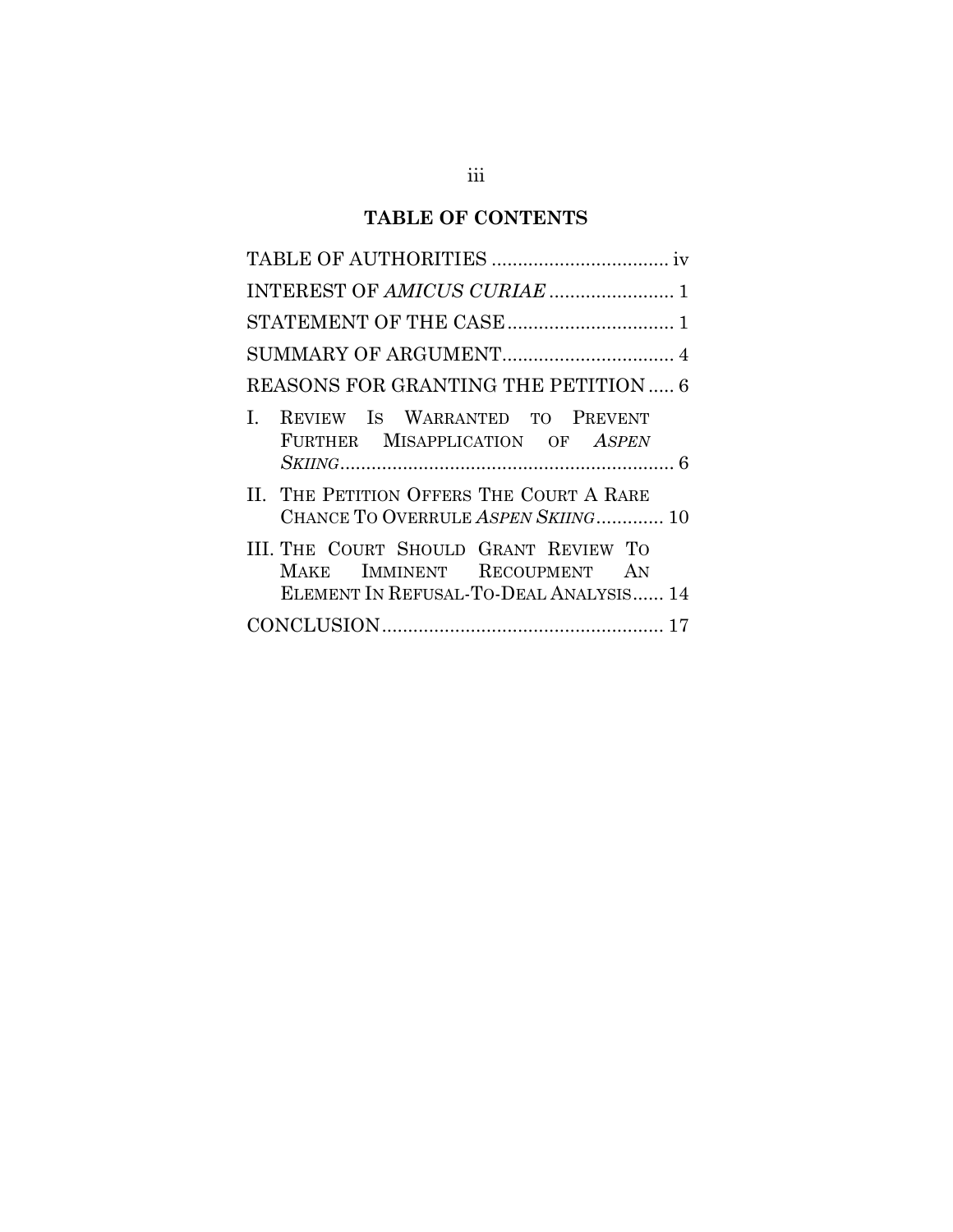## **TABLE OF AUTHORITIES**

## **Page(s)**

## **Cases:**

| Albrecht v. Herald Co.,                                                                   |
|-------------------------------------------------------------------------------------------|
| Apple v. Pepper,                                                                          |
| Aspen Highlands Skiing Corp. v. Aspen<br>Skiing Co.,<br>738 F.2d 1509 (10th Cir. 1984) 11 |
| Aspen Skiing Co. v. Aspen Highlands<br>Skiing Corp.,                                      |
| Bell Atl. Corp. v. Twombly,                                                               |
| Brooke Group Ltd. v. Brown & Williamson<br>Tobacco Corp., 509 U.S. 209 (1993) 15          |
| Byars v. Bluff City News Co.,                                                             |
| Dr. Miles Med. Co. v. John D. Park & Sons                                                 |
| FTC v. Actavis,                                                                           |
| FTC v. Qualcomm Inc.,<br>411 F. Supp. 3d 658 (N.D. Cal. 2019),                            |
| Ill. Tool Works Inc. v. Indep. Ink, Inc.,                                                 |
| Int'l Salt Co. v. United States,                                                          |

iv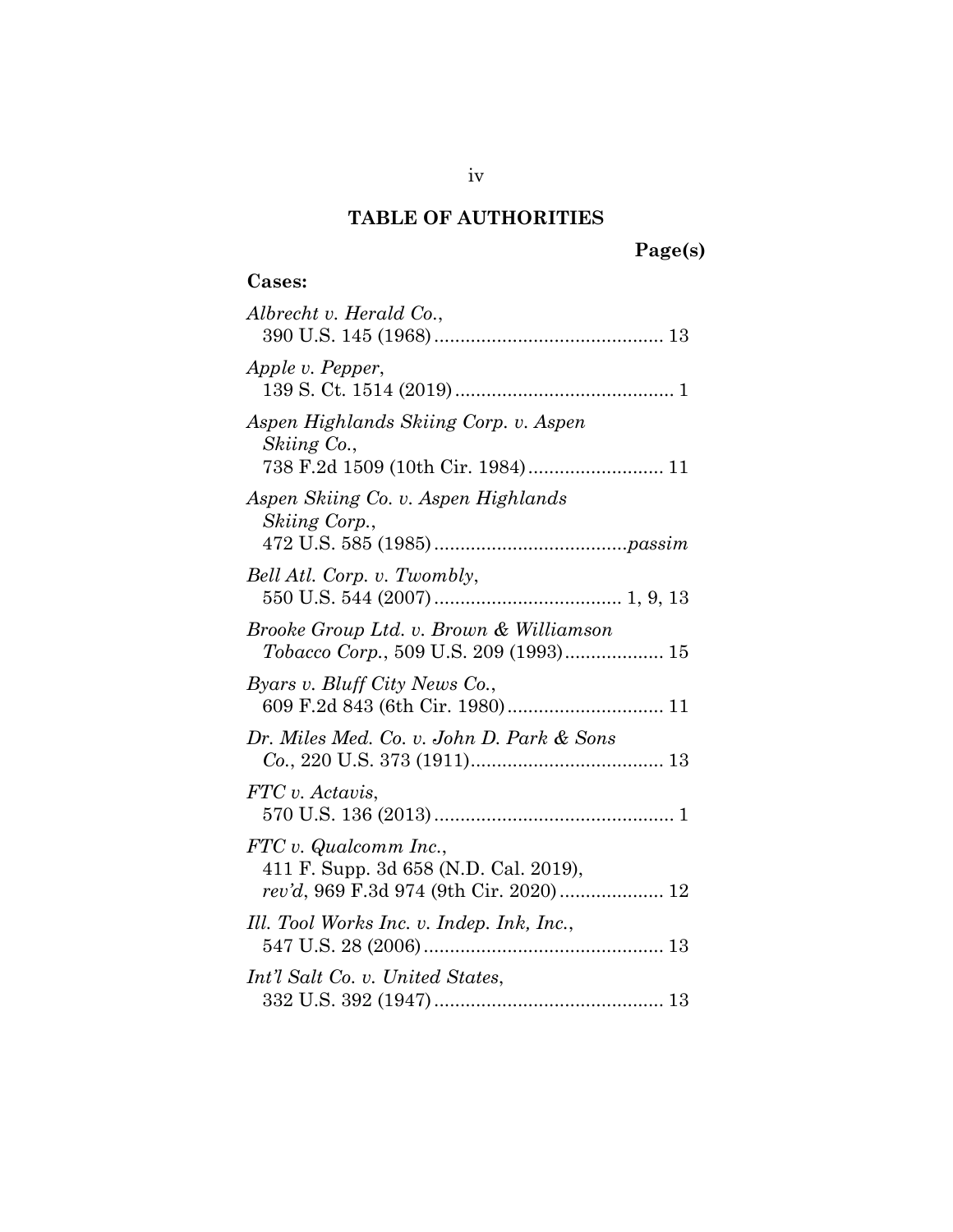# **Page(s)**

| Janus v. Am. Fed'n of State, Cty. & Mun.<br><i>Emps., Council 31, 138 S. Ct. 2448 (2018) 13</i>                                |
|--------------------------------------------------------------------------------------------------------------------------------|
| Kimble v. Marvel Entm't, LLC,                                                                                                  |
| Leegin Creative Leather Prod., Inc. v. PSKS,                                                                                   |
| Matsushita Elec. Indus. Co. v. Zenith Radio                                                                                    |
| Monsanto Co. v. Spray-Rite Serv. Corp.,                                                                                        |
| Novell, Inc. v. Microsoft Corp.,                                                                                               |
| Olympia Equip. Leasing Co. v. W. Union<br>Tel. Co., 797 F.2d 370 (7th Cir. 1986)  16                                           |
| Schor v. Abbott Laboratories,                                                                                                  |
| State Oil Co. v. Khan,                                                                                                         |
| Trendsettah USA, Inc. v. Swisher Int'l, Inc.,<br>761 Fed. App'x 714 (9th Cir. 2019),<br>cert. denied, 140 S. Ct. 443 (2019) 12 |
| United States v. AT&T Inc.,<br>310 F. Supp. 3d 161 (D.D.C. 2018),                                                              |
| Verizon Communications Inc. v. Law Offices<br>of Curtis V. Trinko, LLP,                                                        |
|                                                                                                                                |

## **Statutes:**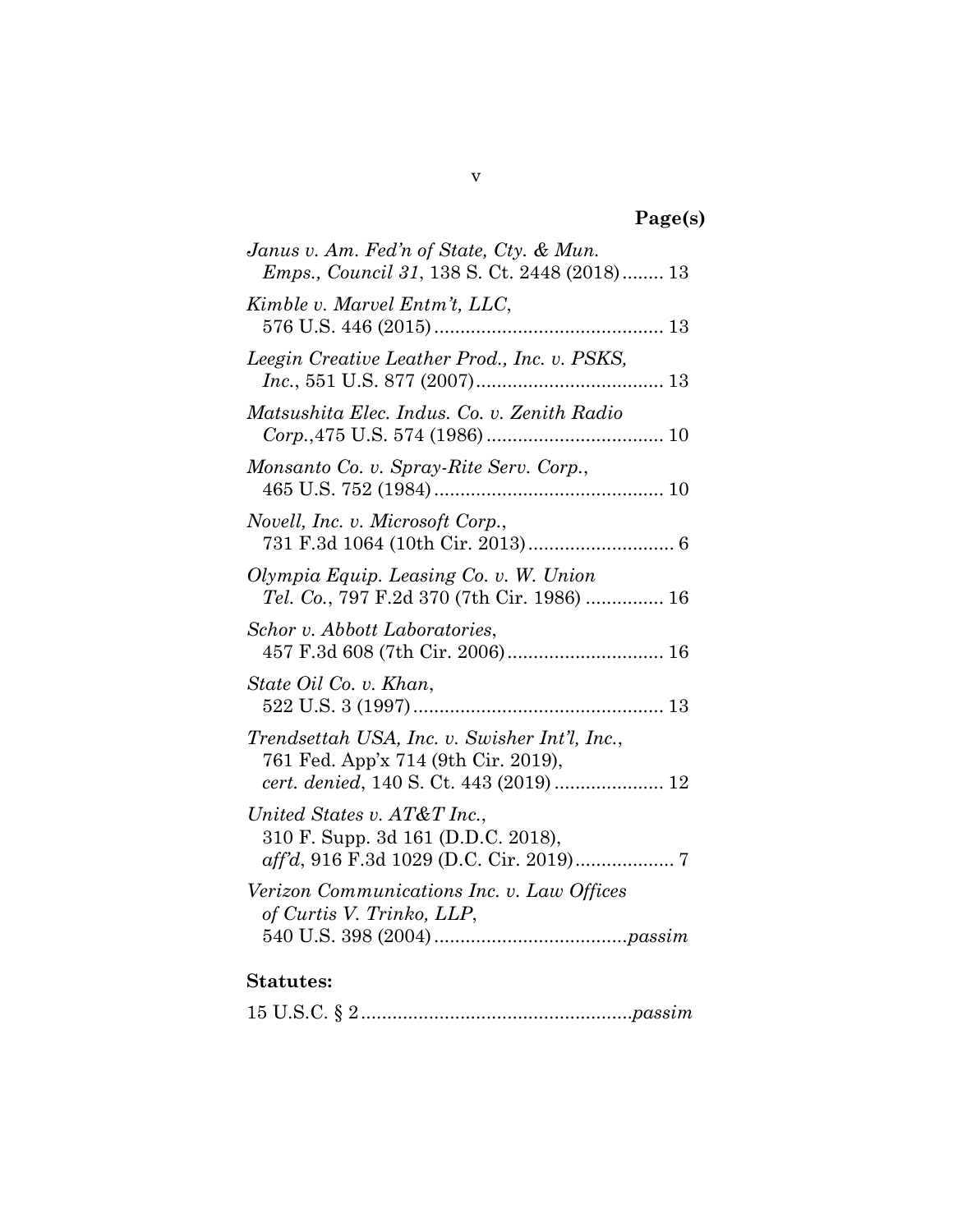# **Page(s)**

## **Miscellaneous:**

| Robert H. Bork, The Antitrust Paradox                                                                                                                                      |
|----------------------------------------------------------------------------------------------------------------------------------------------------------------------------|
| Steven Cernak, Antitrust Refusal-to-Deal Cases:<br>At or Near, but Still Not Beyond, the Outer<br><i>Boundary of Section 2, WLF Legal</i><br>Backgrounder (Mar. 20, 2020), |
| Ronald Coase, The Nature of the Firm,                                                                                                                                      |
| Susan A. Creighton & Jonathan M. Jacobson,<br>Twenty-Five years of Access Denials,                                                                                         |
| Frank H. Easterbrook, The Chicago School<br>and Exclusionary Conduct,<br>31 Harv. J.L. & Pub. Pol'y 439 (2008) 15                                                          |
| Frank H. Easterbrook, On Identifying<br><i>Exclusionary Conduct,</i><br>61 Notre Dame L. Rev. 972 (1986)  12, 14                                                           |
| Frank H. Easterbrook,<br>The Limits of Antitrust,                                                                                                                          |
| Frank H. Easterbrook, When is it Worthwhile<br>to Use Courts to Search for Exclusionary<br>Conduct?, 2003 Colum. Bus. L. Rev.                                              |
| FTC, Guide to Antitrust Laws, Single Firm<br>Conduct: Refusal to Deal (2020),                                                                                              |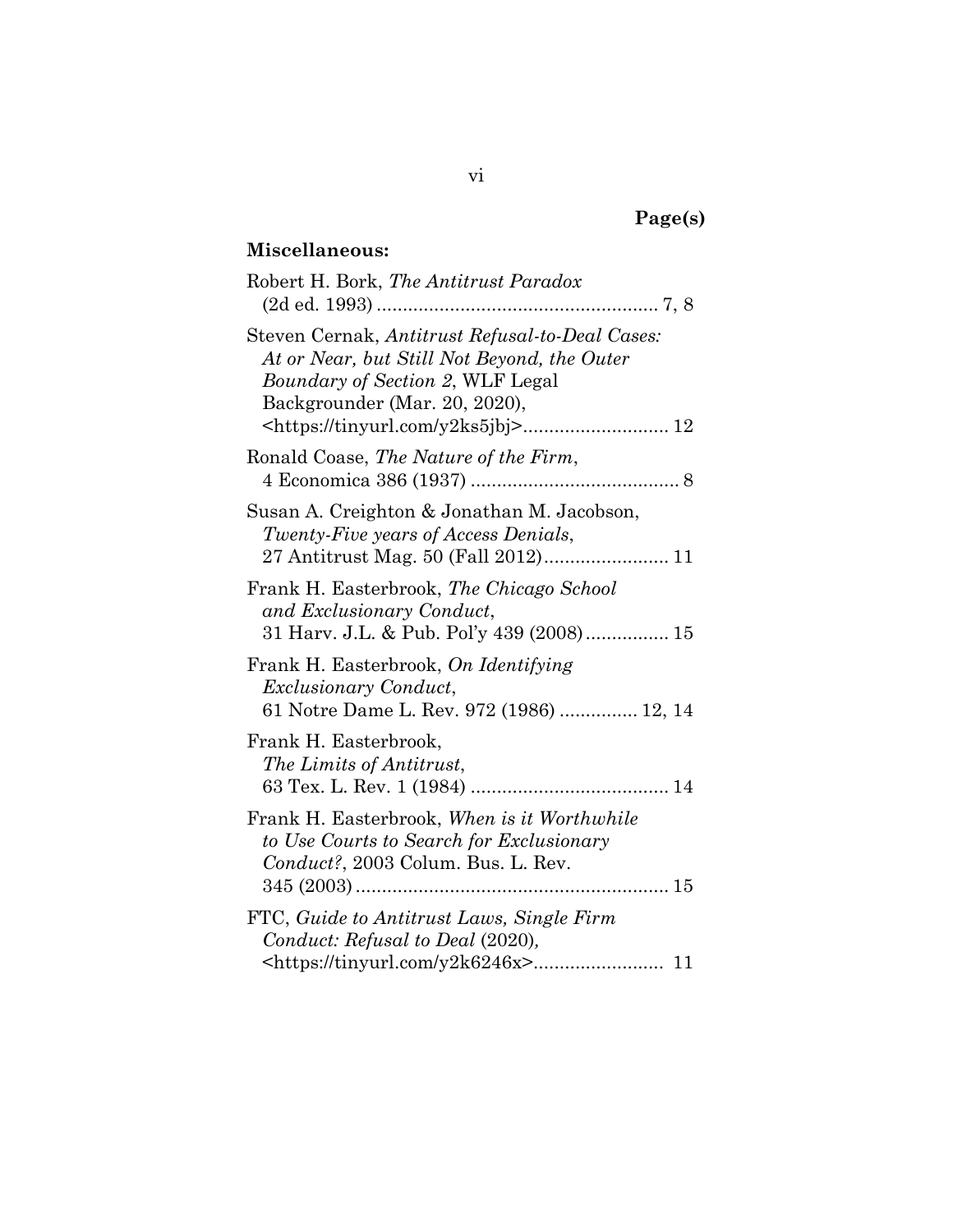# **Page(s)**

| Michael Jacobs, <i>Introduction: Hail or</i><br>Farewell? The Aspen Case 20 Years Later,                                                                                    |
|-----------------------------------------------------------------------------------------------------------------------------------------------------------------------------|
| Alon Y. Kapen, Duty to Cooperate Under<br>Section 2 of the Sherman Act:<br>Aspen Skiing's Slippery Slope,<br>72 Cornell L. Rev. 1047 (1987)  11                             |
| Wesley J. Liebeler, What Are the<br>Alternatives to Chicago?,                                                                                                               |
| John E. Lopatka & William H. Page,<br>Bargaining and Monopolization: In Search<br>of the "Boundary of Section 2 Liability"<br><i>Between</i> Aspen and Trinko, 73 Antitrust |
| Ellen Meriwether, <i>Putting the "Squeeze" on</i><br><i>Refusal to Deal Cases: Lessons from Trinko</i><br>and linkLine, 24 Antitrust Mag. 65                                |
| Michael Porter, Competitive Strategy (1980) 10                                                                                                                              |
| Richard A. Posner, Antitrust Law                                                                                                                                            |
| Michael H. Riordan & Steven C. Salop,<br>Evaluating Vertical Mergers: A Post-Chicago<br>Approach, 63 Antitrust L.J. 513 (1995) 8                                            |

vii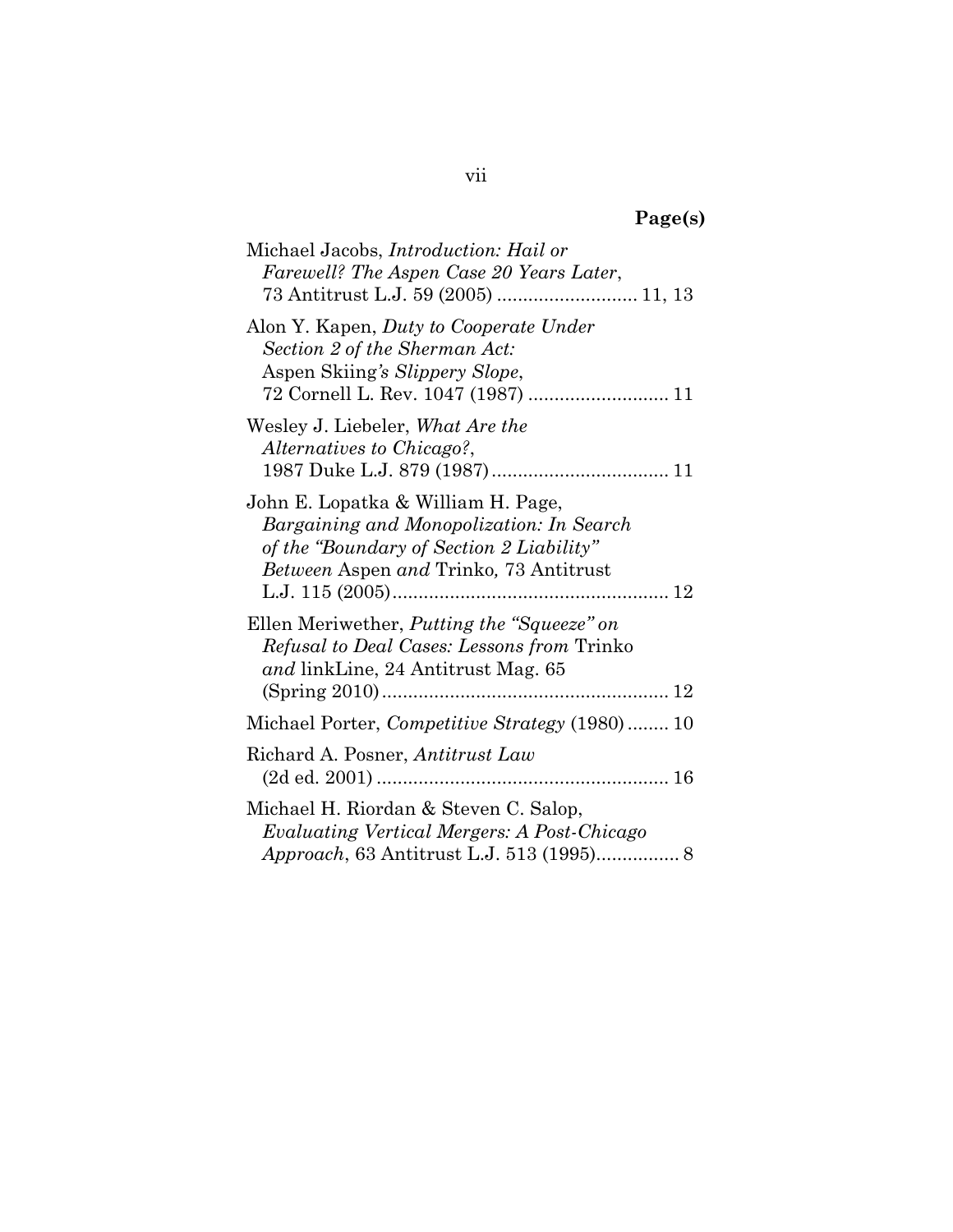#### **INTEREST OF** *AMICUS CURIAE[\\*](#page-7-0)*

Washington Legal Foundation is a nonprofit, public-interest law firm and policy center with supporters nationwide. WLF promotes free enterprise, individual rights, limited government, and the rule of law. It often appears as *amicus curiae* in important antitrust cases. *See, e.g.*, *Apple v. Pepper*, 139 S. Ct. 1514 (2019); *FTC v. Actavis*, 570 U.S. 136 (2013); *Bell Atl. Corp. v. Twombly*, 550 U.S. 544 (2007).

The central aim of antitrust law is to ensure free-market competition, providing consumers with better goods and services at lower prices. The Seventh Circuit's decision below undermines that laudable goal. By allowing an antitrust plaintiff's refusal-to-deal claim to advance on the merits despite the defendant's sound business justification for the refusal, the panel's holding—if left to stand would erode the procompetitive aims of antitrust law and invite rent-seeking lawsuits by rivals.

#### **STATEMENT OF THE CASE**

Television networks broadcast their content mainly through distributers. (Pet. App. 288a.) For simplicity's sake we will call these distributers "cable

 $\overline{a}$ 

<span id="page-7-0"></span><sup>\*</sup> No party's counsel authored any part of this brief. No person or entity, other than Washington Legal Foundation and its counsel, helped pay for the brief's preparation or submission. At least ten days before the brief's due date, WLF notified each party's counsel of record of WLF's intent to file an *amicus* brief. Each party's counsel of record has consented to the filing.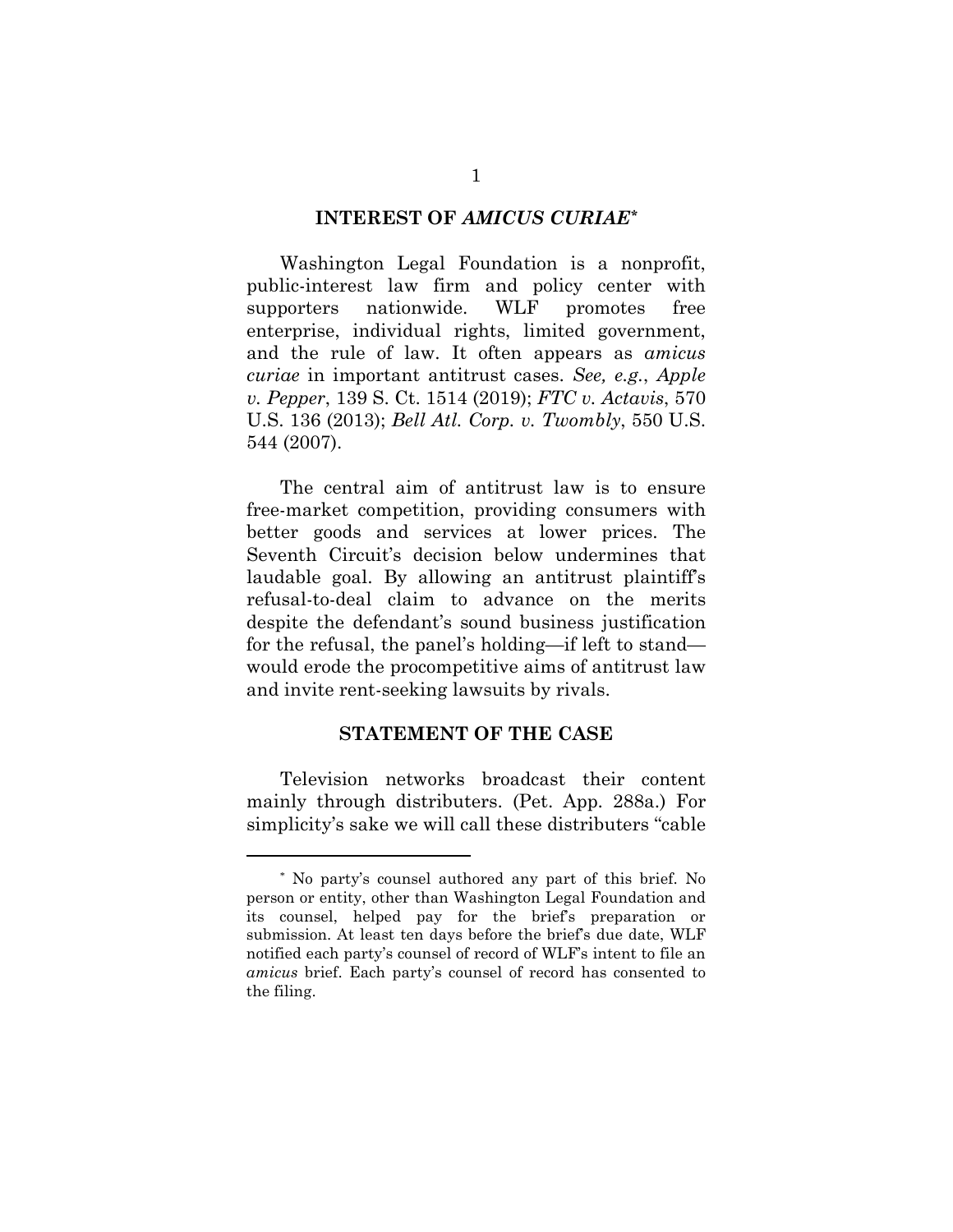companies," although distribution often occurs by other means. Most television advertising time belongs to the networks, but cable companies receive two or three minutes an hour. (*Id*. at 289a.) The cable companies' ad time is called "spot-cable advertising." (*Ibid.*)

In each of the country's major media regions, the cable companies sell much of their spot-cable advertising through an "interconnect." (Pet. App. 291a.) The interconnect is operated by the region's largest cable company. (*Id.* at 294a.) The other cable companies pay a fee to participate in the interconnect. (*Ibid*.) The interconnect enables local and regional advertisers more easily to purchase spot-cable advertising that will appear on all the region's televisions.

Some cable companies sell their spot-cable advertising themselves. Others hire a broker—an "advertising representative" or "ad rep"—to do it for them. (Pet. App. 286a-287a.) Respondent Viamedia, Inc. is an ad rep. (*Id*. 21a-22a.) Petitioner Comcast Corporation is both a cable company and (through a subsidiary) an ad rep. (*Id.* at 23a-24a.)

Comcast operates the interconnects in Chicago and Detroit. For about ten years, Comcast agreed to let Viamedia participate in these interconnects on behalf of two cable companies that had hired Viamedia as their ad rep. (Pet. App. 307a.) In 2012, the contract authorizing this participation expired, and Comcast and Viamedia failed to agree on new terms. (*Id*. at 110a, 119a.) Viamedia thus lost access to the Chicago and Detroit interconnects. (*Ibid.*)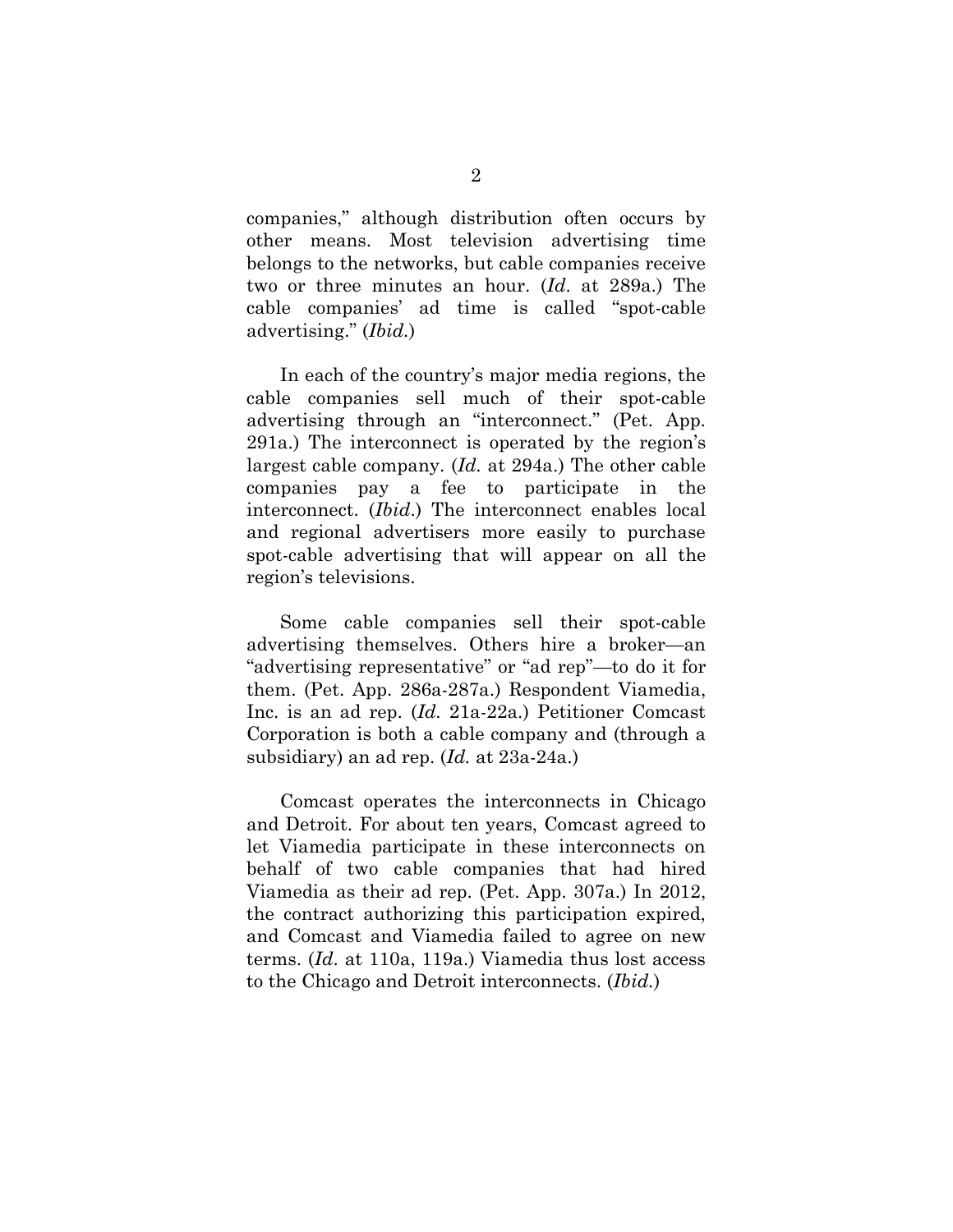Comcast believed it could provide more efficient and more valuable ad-rep service than Viamedia. (Pet. App. 188a-189a.) So around ten years ago, it began expanding its ad-rep business. Cutting ties with Viamedia was part of this effort—a successful effort. Throughout the country—both in regions where Comcast does, and in regions where it does not, control the interconnect—Comcast beat Viamedia in head-to-head bidding contests for ad-rep contracts. (*Id.* at 219a-224a.)

In 2016 Viamedia sued Comcast under § 2 of the Sherman Act. 15 U.S.C.  $\S 2$ . The  $\S 2$  claim comprised, in effect, a refusal-to-deal claim, a tying claim, and an exclusive-dealing claim.

The district court granted Comcast's motion to dismiss the refusal-to-deal claim. A monopolist's refusal to deal violates § 2, the court observed, only when it is "irrational but for its anticompetitive effects." (Pet. App. 188a.) Comcast, however, acted rationally. Its aim of eliminating a middleman was, the court wrote, "a prototypical valid business purpose." (*Id.* at 189a.) Viamedia's refusal-to-deal claim thus failed. (*Ibid*.)

The tying and exclusive-dealing claims proceeded to discovery. The district court ultimately granted summary judgment for Comcast, and Viamedia appealed.

A divided Seventh Circuit panel reversed. The majority held that Viamedia stated a claim under § 2 for refusal to deal because Comcast's dealings with Viamedia evoked, in the majority's mind, some of the "factors" of *Aspen Skiing Co. v. Aspen Highlands*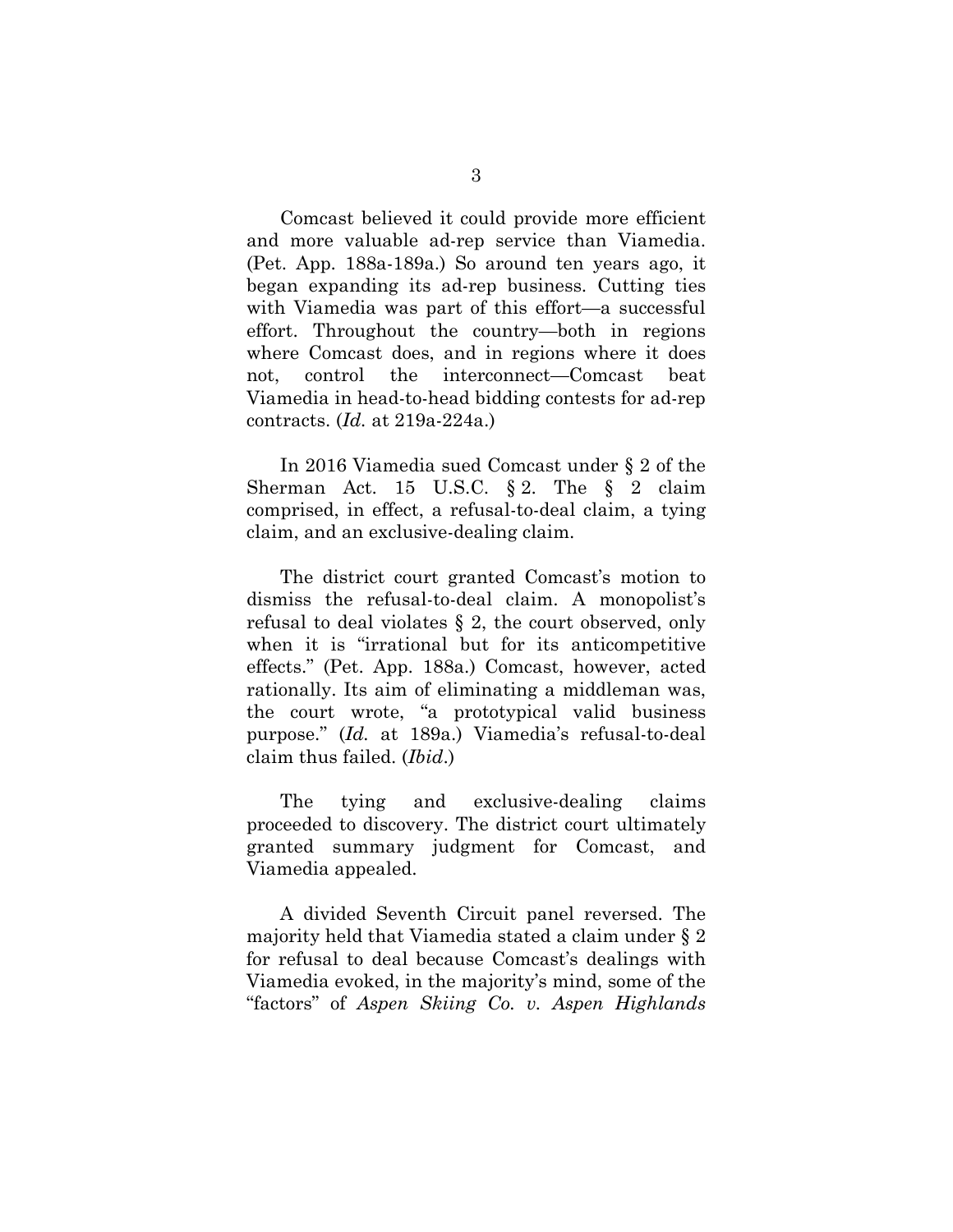*Skiing Corp.*, 472 U.S. 585 (1985): "a prior course of voluntary conduct, sacrifice of short-term profits, and refusal to sell to rivals on the same terms as other potential buyers." (Pet. App. 53a, 62a-63a.) As for Comcast's stated business reason for refusing to deal with Viamedia, it was "not amenable to resolution on the pleadings"; a jury would need to "balance" that reason against any "anticompetitive effects" of Comcast's refusal to deal with Viamedia. (*Id*. at 57a.)

Although he concurred on the refusal-to-deal claim, Judge Brennan conceded that this case is "[d]ifferent" from *Aspen Skiing*. (Pet. App. 116a.) After all, Viamedia "admitted" in its complaint that Comcast had a "rational business purpose" of "vertical integration and disintermediation." (*Id*. at 119a.) Even so, he explained, Comcast would now have to show "procompetitive benefits net of anticompetitive harms," which "does not easily lend itself to a *pleading* standard." (*Id*. at 115a.) As for the tying claim, Judge Brennan dissented, finding "no evidence of tying conduct separate from Viamedia's refusal-to-deal claim." (*Id*. at 142a.)

#### **SUMMARY OF ARGUMENT**

In our free-market system, a business—even an alleged monopolist—may choose with whom it will transact. Antitrust law places only one limit on this discretion: a monopolist that ends an established and profitable course of dealing must have a rational business reason for doing so. This is not a high bar. The monopolist need not maximize competition—and it certainly need not go out of its way to assist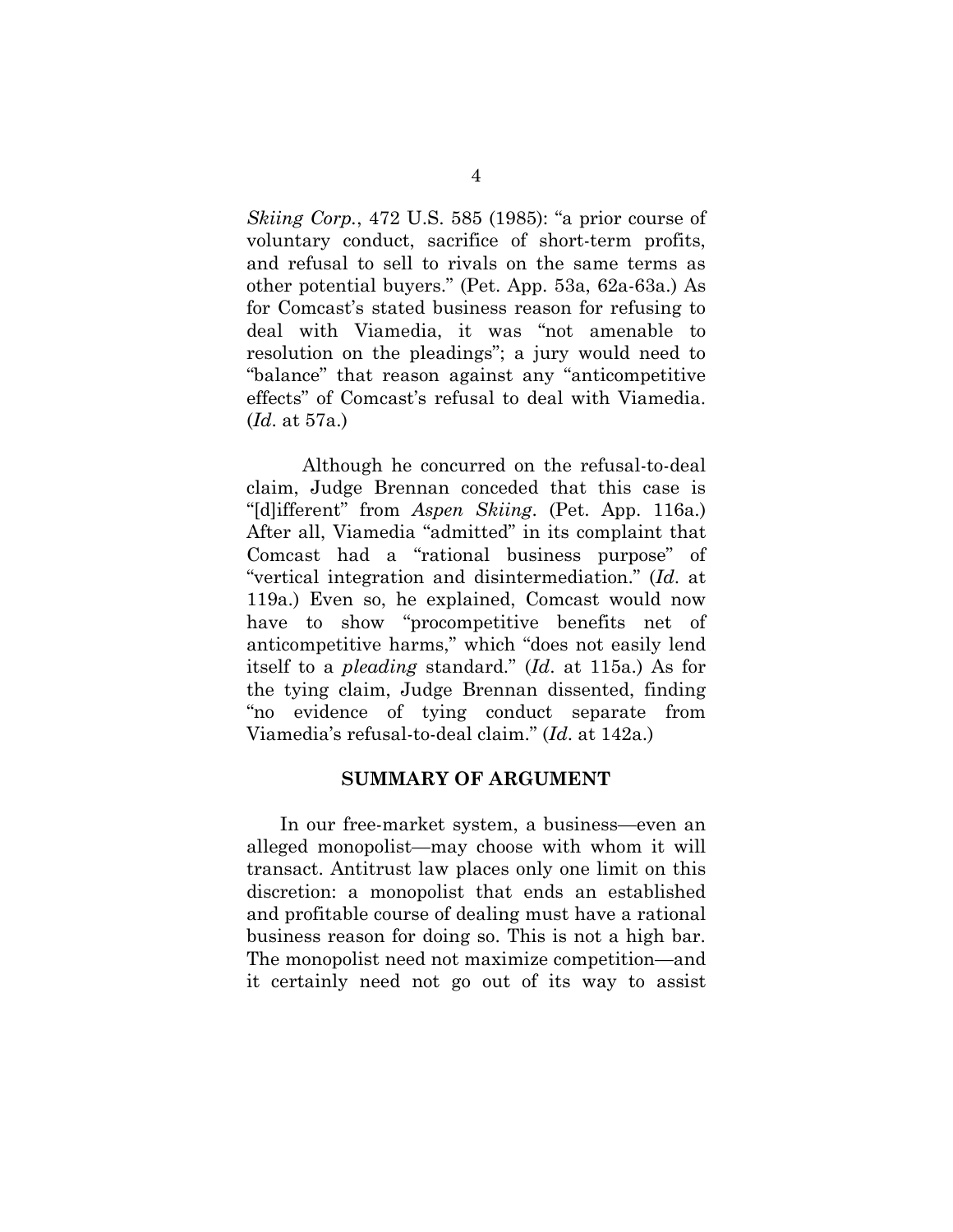competitors. It must merely act sensibly from a competitive business vantage.

Applying this straightforward rule, the district court correctly dismissed Viamedia's refusal-to-deal claim. In reversing that decision, the court of appeals cited only implausible potential harms. But these speculative fears cannot overcome Comcast's valid competitive justification, bolstered by record evidence, for its conduct. WLF urges the Court to grant review, clarify the refusal-to-deal standard, and prevent further misapplication of *Aspen Skiing*.

If anything, *Aspen Skiing* should be overruled. A 35-year-old stumbling block to sound antitrust jurisprudence, *Aspen Skiing* remains an evergreen source of mischief for the lower courts. Despite this Court's more recent (and commendable) attempts at cabining its untethered theory of refusal-to-deal liability, *Aspen Skiing* retains the force of law. As this case attests, the mischief has not only persisted—it has reached a fever pitch.

Without this Court's intervention, an antitrust plaintiff who can convince a court that its case is loosely analogous to *Aspen Skiing* can survive a motion to dismiss, forcing a defendant with a valid business justification into costly and protracted discovery and trial on the merits simply to challenge the plaintiff's flawed theory of § 2 liability. And given the jarringly asymmetrical risks and rewards of antitrust litigation, most antitrust defendants will have little choice but to settle rather than appeal. This case, therefore, offers the Court a rare chance to overturn *Aspen Skiing*'s anachronistic framework,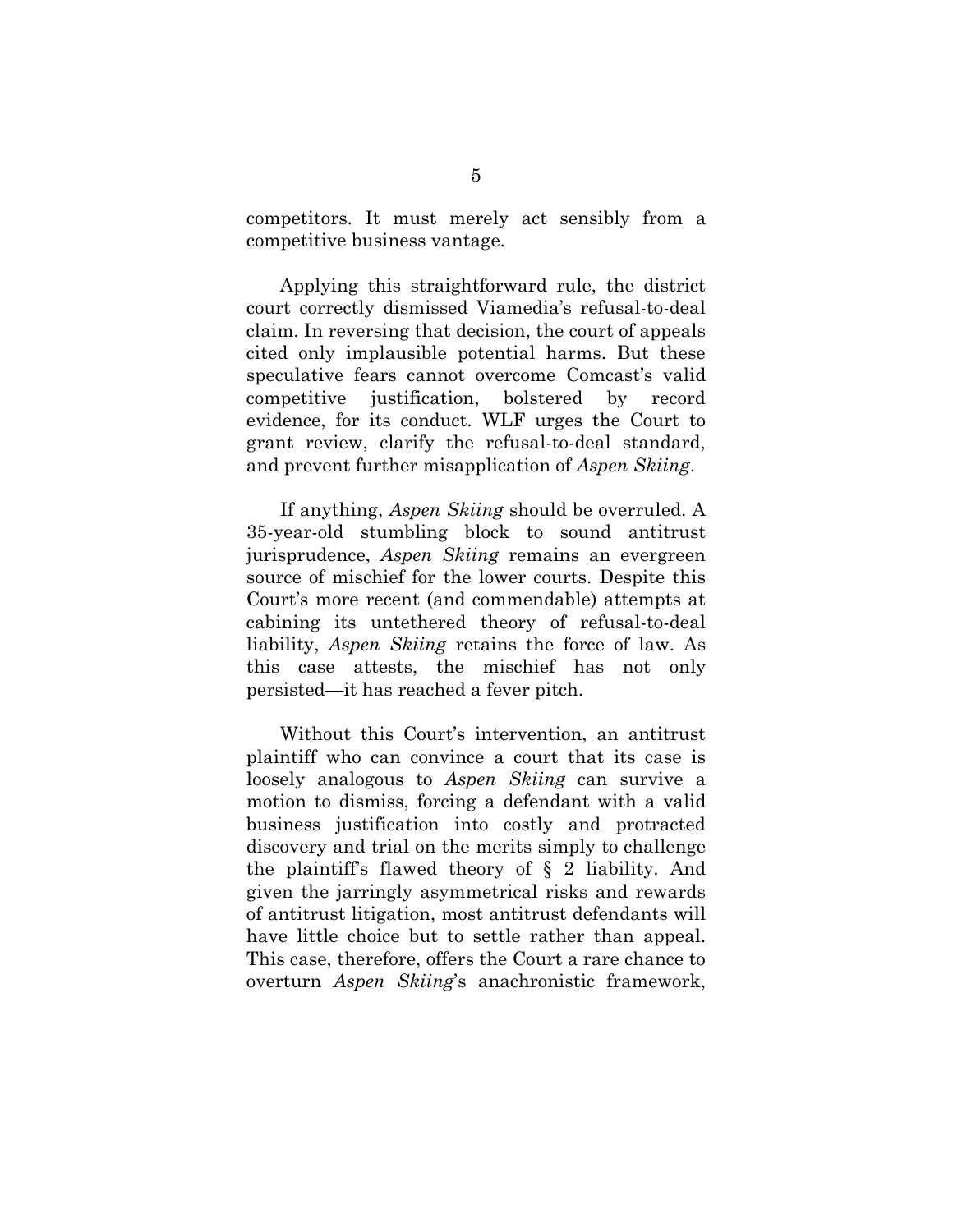and to bring refusal-to-deal liability into step with modern antitrust jurisprudence.

The reality is that this type of case—one that involves no *ongoing* anticompetitive effects—should be dismissed out of hand. A refusal to deal becomes harmful only when a monopolist starts trying to recoup, through inflated prices, the losses it incurred predatorily driving out a competitor. The judiciary is ill-equipped to determine whether inflated prices *are coming*. A plaintiff should therefore have to plead that inflated prices *are here*—something Viamedia cannot do, because Comcast's ad-rep service is more, not less, efficient than Viamedia's.

#### **REASONS FOR GRANTING THE PETITION**

### **I. REVIEW IS WARRANTED TO PREVENT FURTHER MISAPPLICATION OF** *ASPEN SKIING***.**

In an opinion taking a skeptical view of refusalto-deal liability, then-Judge Gorsuch wrote that it might be "better" to "err on the side of firm independence—given its demonstrated value to the competitive process and consumer welfare—than on the other side where we face the risk of inducing collusion and inviting judicial central planning." *Novell, Inc. v. Microsoft Corp.*, 731 F.3d 1064, 1076 (10th Cir. 2013). Judge Gorsuch was applying *Verizon Communications Inc. v. Law Offices of Curtis V. Trinko, LLP*, 540 U.S. 398 (2004), in which this Court declared that its most notable venture in allowing refusal-to-deal liability, *Aspen Skiing*, is a "limited exception" that lies "at or near the outer boundary of [Sherman Act] § 2 liability," 540 U.S. at 409.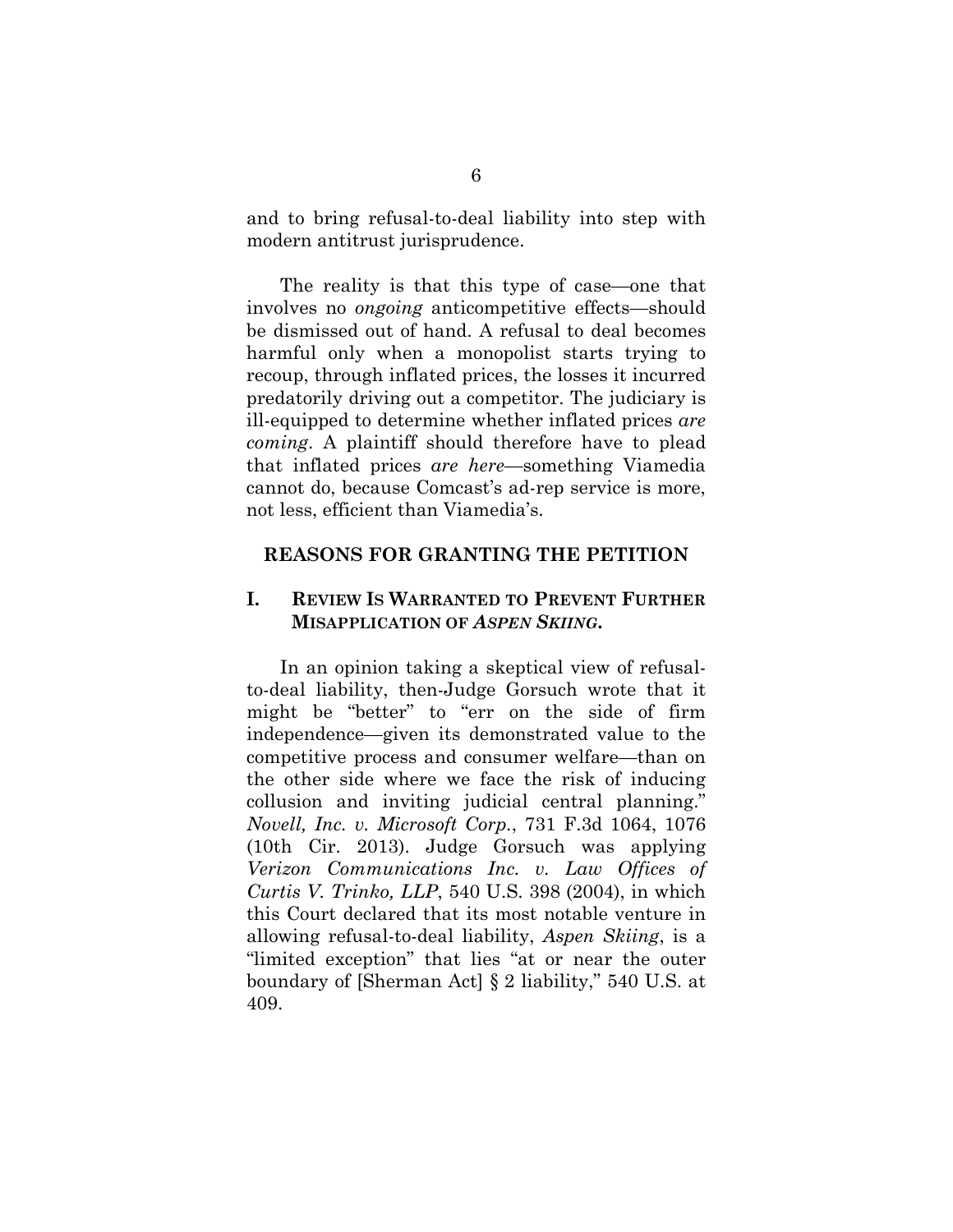Contrary to now-Justice Gorsuch's advice and, what's worse, contrary to the guidance the Court supplied in *Trinko*, the panel below greatly expanded the scope of the duty to deal under *Aspen Skiing*. In *Aspen Skiing*, the defendant "fail[ed] to offer any efficiency justification whatever" for its conduct. 472 U.S. at 608. Here the plaintiff itself *pleaded* a procompetitive justification—the benefit of combining complementary services in a single firm. (Pet. App. 309a.)

That benefit is legitimate: vertical integration is generally a "means of creating efficiency." Robert H. Bork, *The Antitrust Paradox*, 226-27 (2d ed. 1993). According to economic theory, an expansion of Comcast's ad-rep business, and the resulting integration of its ad-rep business and its interconnect business, would save costs. Comcast could expect, for example, to eliminate:

*The Cost of Double Marginalization*. When two companies each collect a profit margin selling one ultimate product, the problem of double marginalization arises. Both firms in the supply chain charge more than their marginal cost, creating a deadweight loss to the end customer. *See United States v. AT&T Inc.*, 310 F. Supp. 3d 161, 198 (D.D.C. 2018), *aff'd*, 916 F.3d 1029 (D.C. Cir. 2019). If just one firm occupies the supply chain's upstream and downstream positions, however, that firm can "shrink th[e] total margin so there's one instead of two, leading to lower prices for consumers." *Ibid.* That is exactly what Comcast could expect to achieve by expanding its ad-rep business. By providing a customer both ad-rep service and interconnect service—and imposing just one profit margin on both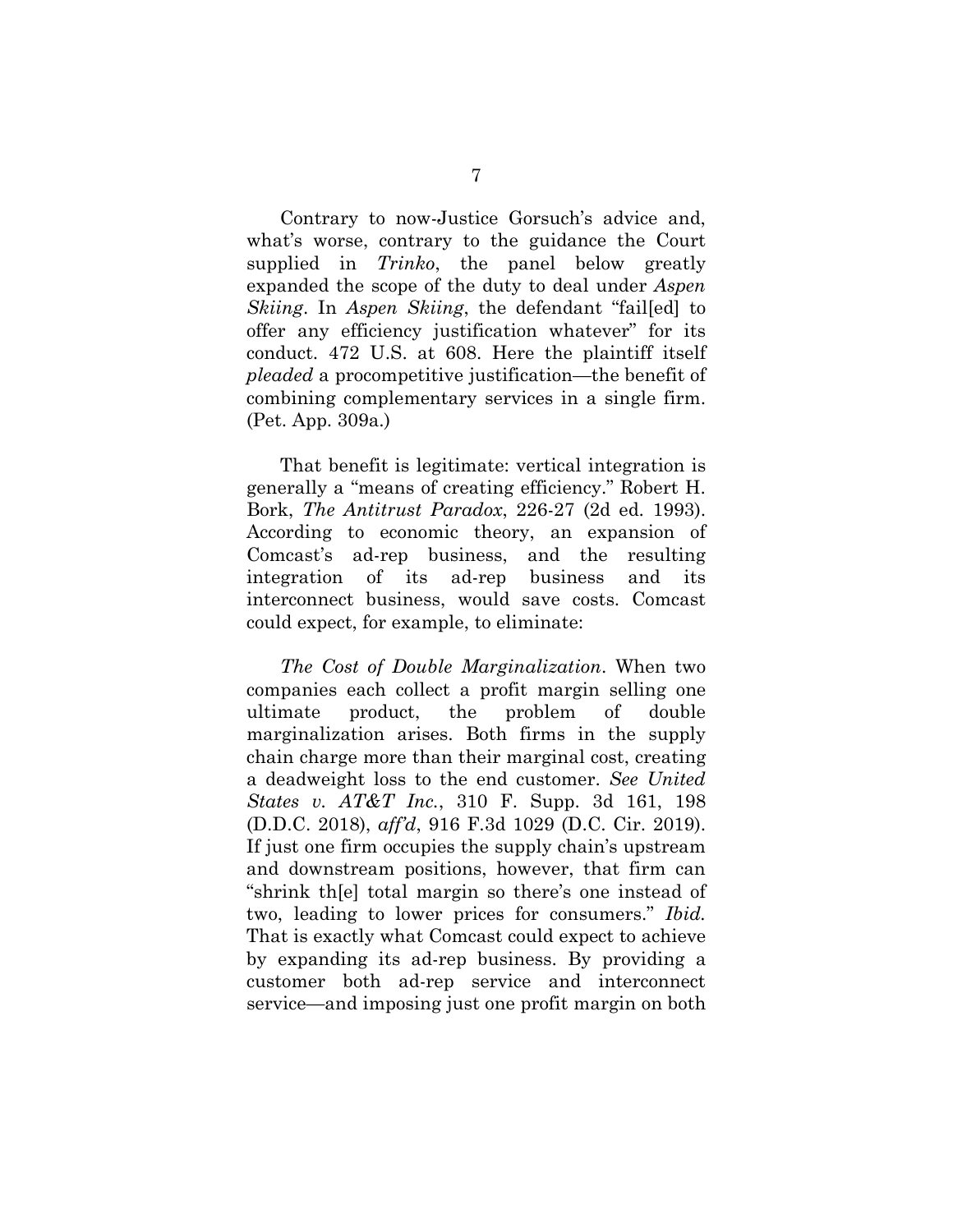services—Comcast could provide ad-rep service as good as, but cheaper than, the service provided by an unintegrated firm like Viamedia.

*The Cost of Bargaining*. A firm will generally seek to expand until coordinating new production internally costs more than coordinating it externally through market purchases. *See* Ronald Coase, *The Nature of the Firm*, 4 Economica 386 (1937). Some things are harder to purchase on the market than others. A key factor is bargaining cost, which rises as a transaction becomes more complex. *See id.* at 390- 91. The multi-million-dollar sale of several years of interconnect service is a complex transaction. By integrating ad-rep service and interconnect service by cutting out the middleman—Comcast could spare itself the cost of negotiating interconnect deals with ad reps. It could then pass some of that cost savings on in the form of lower ad-rep prices.

These are not the only efficiencies Comcast could expect to secure by vertically integrating ad-rep service and interconnect service. Vertical integration can, among other things, "cut sales and distribution costs," "facilitate the flow of information between levels of the industry," and "create economies of scale in management." Bork, supra, at 226-27; Michael H. Riordan & Steven C. Salop, *Evaluating Vertical Mergers: A Post-Chicago Approach*, 63 Antitrust L.J. 513, 519 (1995) ("Potential efficiency benefits" of vertical integration include "more efficient input usage" and "improved coordination in pricing, production, and design that can reduce costs and improve product quality").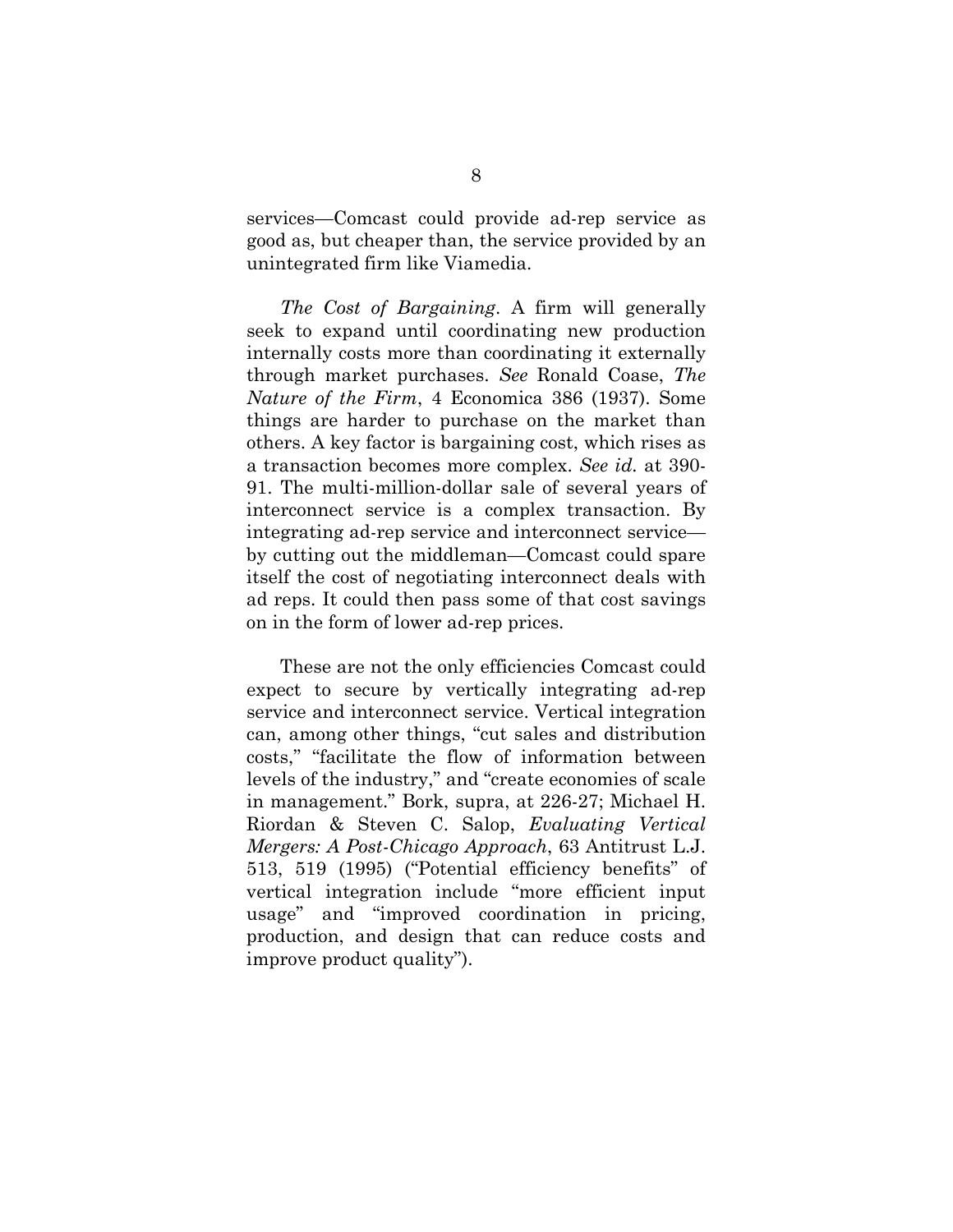Comcast "was already vertically integrated," the panel claimed, so the issue here is simply whether it "exploit[ed] its control" over interconnects. (Pet. App. 66a.) We see it differently. The issue is whether Comcast was free not only to vertically integrate, but also to *compete* as a vertically integrated firm. If it was free to compete, it was free to pursue Viamedia's clients. And if it was free to pursue those clients, it was free to decline to renew its contract with Viamedia. Viamedia's argument is, at bottom, that Comcast should have competed a little less vigorously. Viamedia contends, in other words, that Comcast should have been careful to realize just *some*, not all, of the procompetitive benefit of vertical integration. An argument like that turns antitrust law on its head.

The panel emphasized that *Aspen Skiing* reviewed a jury verdict, while the district court here dismissed the refusal-to-deal claim on the pleadings. (Pet. App. 57a.) But a court must assess an antitrust complaint "in light of common economic experience." *Twombly*, 550 U.S. at 565. That is why *Twombly* instructs a district court to decide if the facts alleged tend "to rule out the possibility" that the defendant was acting pro-competitively, 550 U.S. at 554, or if instead those facts are "just as much in line with a wide swath of rational competitive business strategy," *ibid*.

A defendant may win dismissal, therefore, by answering unsound economic theory with sound economic theory. That is what happened in *Trinko*, which, after discussing economic theory at length, affirmed the dismissal of the plaintiff's refusal-todeal claim. 540 U.S. at 407-08, 414. And that's what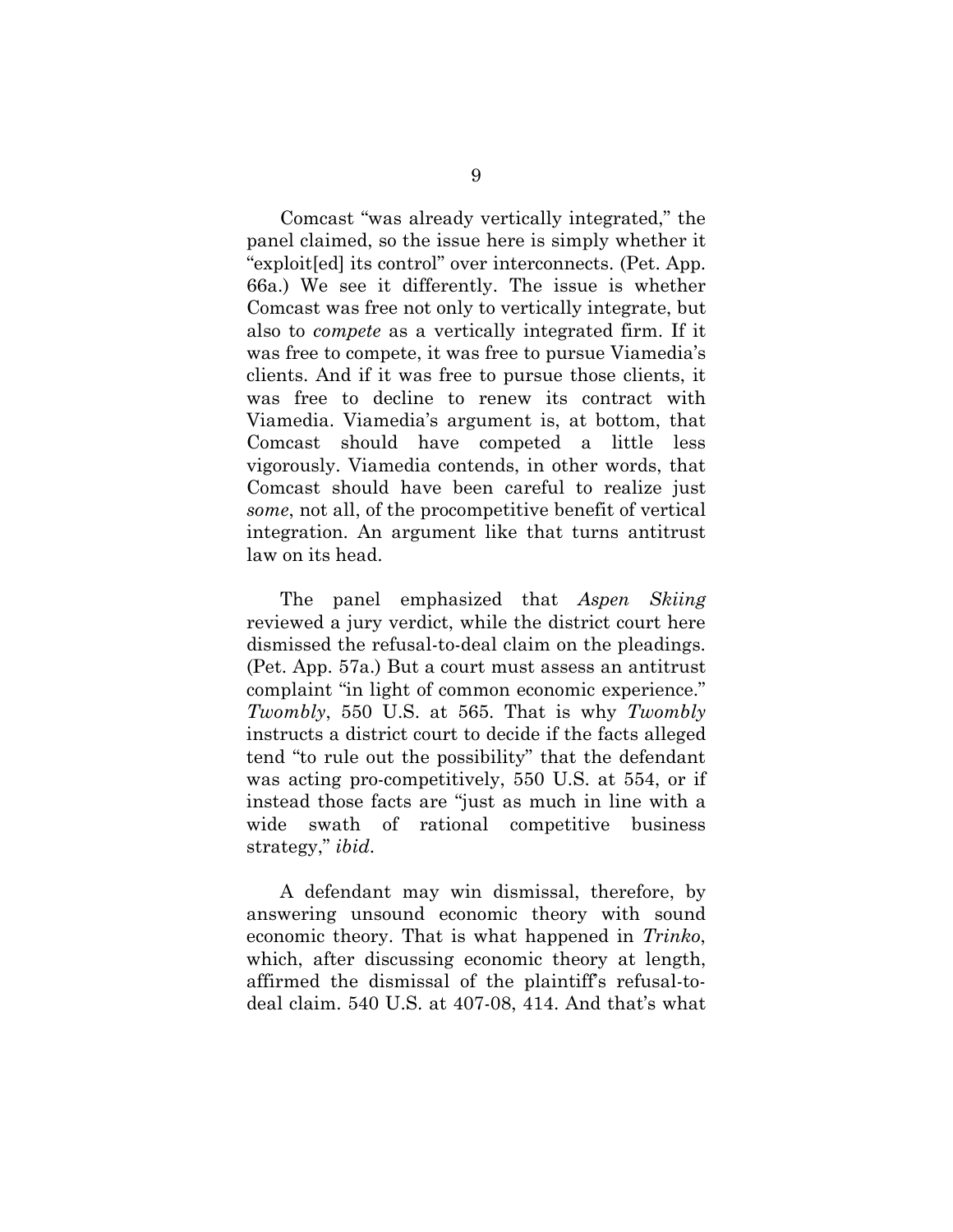happened here, too, when the district court, citing Comcast's "prototypical valid business purpose," correctly dismissed Viamedia's refusal-to-deal claim. (Pet. App. 189a.)

Allowed to stand, the Seventh Circuit's new rule threatens to transform *Apsen Skiing*'s duty to deal into a tool for strategic antitrust-litigation abuse. It would permit rent-seeking rivals to subject procompetitive firms to the formidable threat of antitrust discovery, "chill[ing] the very conduct the antitrust laws are designed to protect." *Matsushita Elec. Indus. Co. v. Zenith Radio Corp.*, 475 U.S. 574, 594 (1986). And it would create "irrational dislocations in the market." *Monsanto Co. v. Spray-Rite Serv. Corp.*, 465 U.S. 752, 764 (1984).

This threat of over-deterrence is not merely ironic; it is corrosive to the vital workings of our economy. It risks returning antitrust law to a time when leading business-school textbooks promoted antitrust litigation as a strategic device to halt competitors' growth and chill pro-competitive behavior. *See, e.g.*, Michael Porter, *Competitive Strategy* 85-86 (1980). The Court should grant review.

### **II. THE PETITION OFFERS THE COURT A RARE CHANCE TO OVERRULE** *ASPEN SKIING***.**

Hard cases make bad law. Perhaps no case epitomizes the truth of this maxim better than *Aspen Skiing*.

As the Tenth Circuit noted at the time, "the instances in which a monopolist has a duty to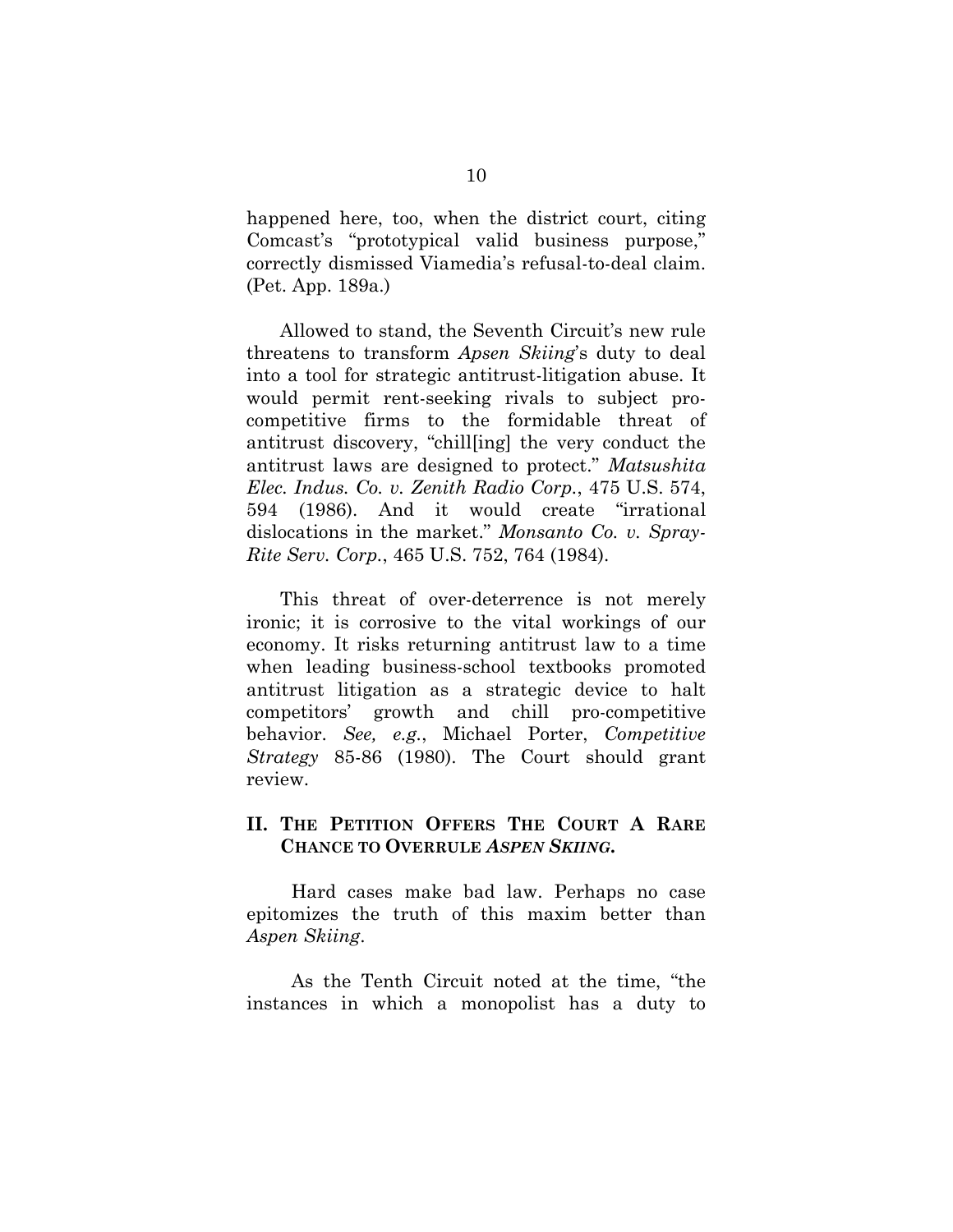cooperate or deal is one of the most 'unsettled and vexatious' issues in antitrust law." *Aspen Highlands Skiing Corp. v. Aspen Skiing Co.*, 738 F.2d 1509, 1519 (10th Cir. 1984) (quoting *Byars v. Bluff City News Co.*, 609 F.2d 843, 846 (6th Cir. 1980)). Thirtysix years later, however, very little has changed: "One of the most unsettled areas of antitrust law has to do with the duty of a monopolist to deal with its competitors." FTC, *Guide to Antitrust Laws, Single Firm Conduct: Refusal to Deal* (2020)*,* <https:// tinyurl.com/y2k6246x>.

Most everyone agrees that *Aspen Skiing* was "wrongly decided." Wesley J. Liebeler, *What Are the Alternatives to Chicago?*, 1987 Duke L.J. 879, 887 (1987). The Court's failure to "meaningfully differentiate between exclusion and competition," coupled with its inability to explain when "a refusal to cooperate constitutes monopolization," sent an "uncertain signal" to the lower courts. Alon Y. Kapen, *Duty to Cooperate Under Section 2 of the Sherman Act:* Aspen Skiing*'s Slippery Slope*, 72 Cornell L. Rev. 1047, 1062 (1987). *Aspen Skiing* "did little to clarify the meaning of Section 2, and much to obscure it." Michael Jacobs, *Introduction: Hail or Farewell? The Aspen Case 20 Years Later*, 73 Antitrust L.J. 59, 68 (2005). "[T]he case is an anomaly, strange on its facts and open on the law to a slew of serious problems." *Ibid.*

No surprise, then, that *Aspen Skiing* is widely regarded as "an unwelcome relic." Susan A. Creighton & Jonathan M. Jacobson, *Twenty-Five years of Access Denials*, 27 Antitrust Mag. 50, 50 (Fall 2012). In short, *Aspen Skiing*'s rationale created "a trap" that "poses big risks" to competitive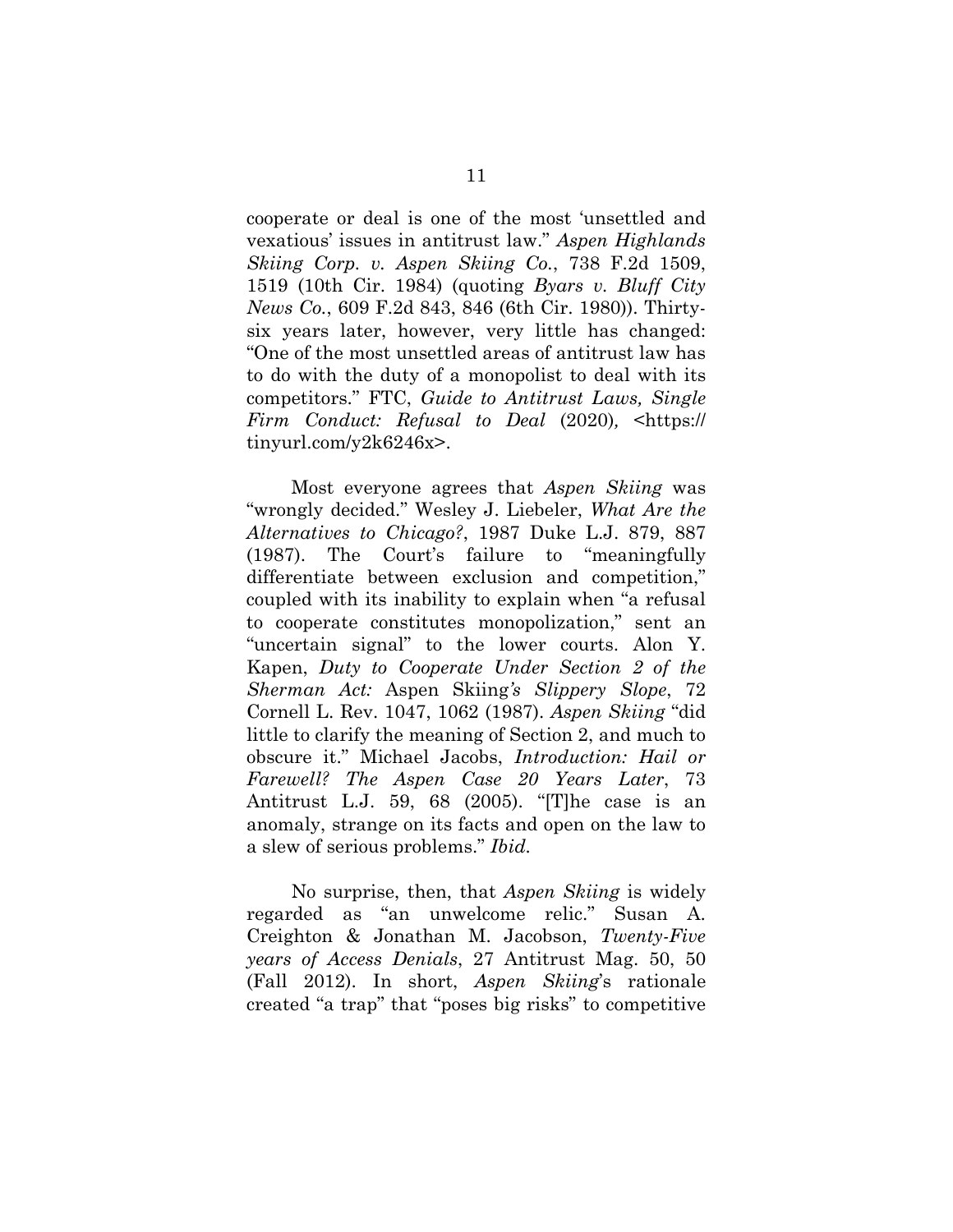firms. Frank H. Easterbrook, *On Identifying Exclusionary Conduct*, 61 Notre Dame L. Rev. 972, 973 (1986). Those risks have not abated.

True enough, *Trinko* recast *Aspen Skiing* as a "limited exception." 540 U.S. at 409. But *Trinko*'s "at or near the outer boundary" language, *ibid*, has not succeeded in cabining the rise of refusal-to-deal claims. *See, e.g.*, *FTC v. Qualcomm Inc.*, 411 F. Supp. 3d 658, 758-62 (N.D. Cal. 2019) (holding that a patentee's refusal to license its patents to rival chip manufacturers violated § 2), *rev'd*, 969 F.3d 974 (9th Cir. 2020); *Trendsettah USA, Inc. v. Swisher Int'l, Inc.*, 761 Fed. App'x 714 (9th Cir. 2019) (reinstating refusal-to-deal claim against cigarillo supplier), *cert. denied*, 140 S. Ct. 443 (2019); Steven Cernak, *Antitrust Refusal-to-Deal Cases: At or Near, but Still Not Beyond, the Outer Boundary of Section 2*, WLF Legal Back-grounder (Mar. 20, 2020), <https:// tinyurl.com/y2ks5jbj>. A sharper, more definitive correction is needed.

As this case confirms, in practice *Aspen Skiing*  still "sets the parameters for finding an antitrust duty to deal." Ellen Meriwether, *Putting the "Squeeze" on Refusal to Deal Cases: Lessons from*  Trinko *and* linkLine, 24 Antitrust Mag. 65, 69 (Spring 2010). And *Trinko* has proven "only partly successful in clearing up the confusion." John E. Lopatka & William H. Page, *Bargaining and Monopolization: In Search of the "Boundary of Section 2 Liability" Between* Aspen *and* Trinko*,* 73 Antitrust L.J. 115, 118 (2005). Despite *Trinko*, "[w]e are left with the clear rule" that monopolists have no duty to assist their competitors—"except when they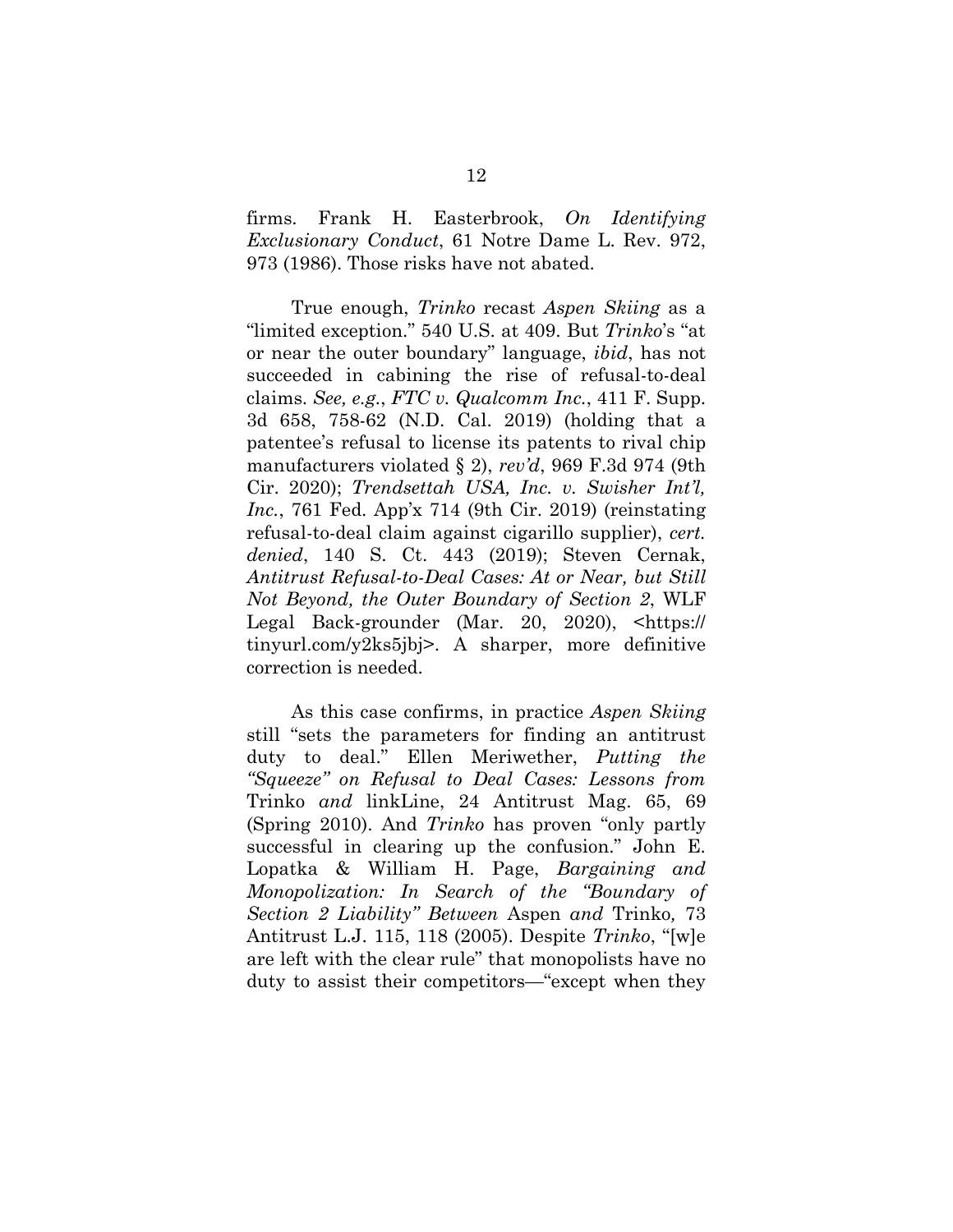do." *Id.* at 152. In other words, "what we have now is unworkable." Jacobs, supra, at 68.

Fortunately, stare decisis "is not an inexorable command." *Janus v. Am. Fed'n of State, Cty. & Mun. Emps., Council 31*, 138 S. Ct. 2448, 2478-79 (2018). All the more so in antitrust, where Congress has authorized the federal courts to define substantive violations of the Sherman Act, and stare decisis has "less-than-usual force." *Kimble v. Marvel Entm't, LLC*, 576 U.S. 446, 461 (2015).

The Court has not hesitated, therefore, "to reverse antitrust precedents that misperceived a practice's competitive consequences." *Ibid; see, e.g.*, *Leegin Creative Leather Prod., Inc. v. PSKS, Inc.*, 551 U.S. 877, 882 (2007) (overruling *Dr. Miles Med. Co. v. John D. Park & Sons Co.*, 220 U.S. 373 (1911)); *Ill. Tool Works Inc. v. Indep. Ink, Inc.*, 547 U.S. 28, 31 (2006) (overruling *Int'l Salt Co. v. United States*, 332 U.S. 392 (1947)); *State Oil Co. v. Khan*, 522 U.S. 3, 7 (1997) (overruling *Albrecht v. Herald Co.*, 390 U.S. 145 (1968)).

Before this Court may set aside a bad precedent, however, it first must have a proper vehicle for doing so. Antitrust litigation is uniquely expensive and wildly unpredictable. Once it survives a motion to dismiss, a plaintiff's antitrust suit can easily amass a steep but irresistible settlement value. *Twombly*, 550 U.S. at 558 ("[I]t is one thing to be cautious before dismissing an antitrust complaint in advance of discovery, but quite another to forget that proceeding to antitrust discovery can be expensive."). As this case shows, the debate over whether a particular refusal to deal will ultimately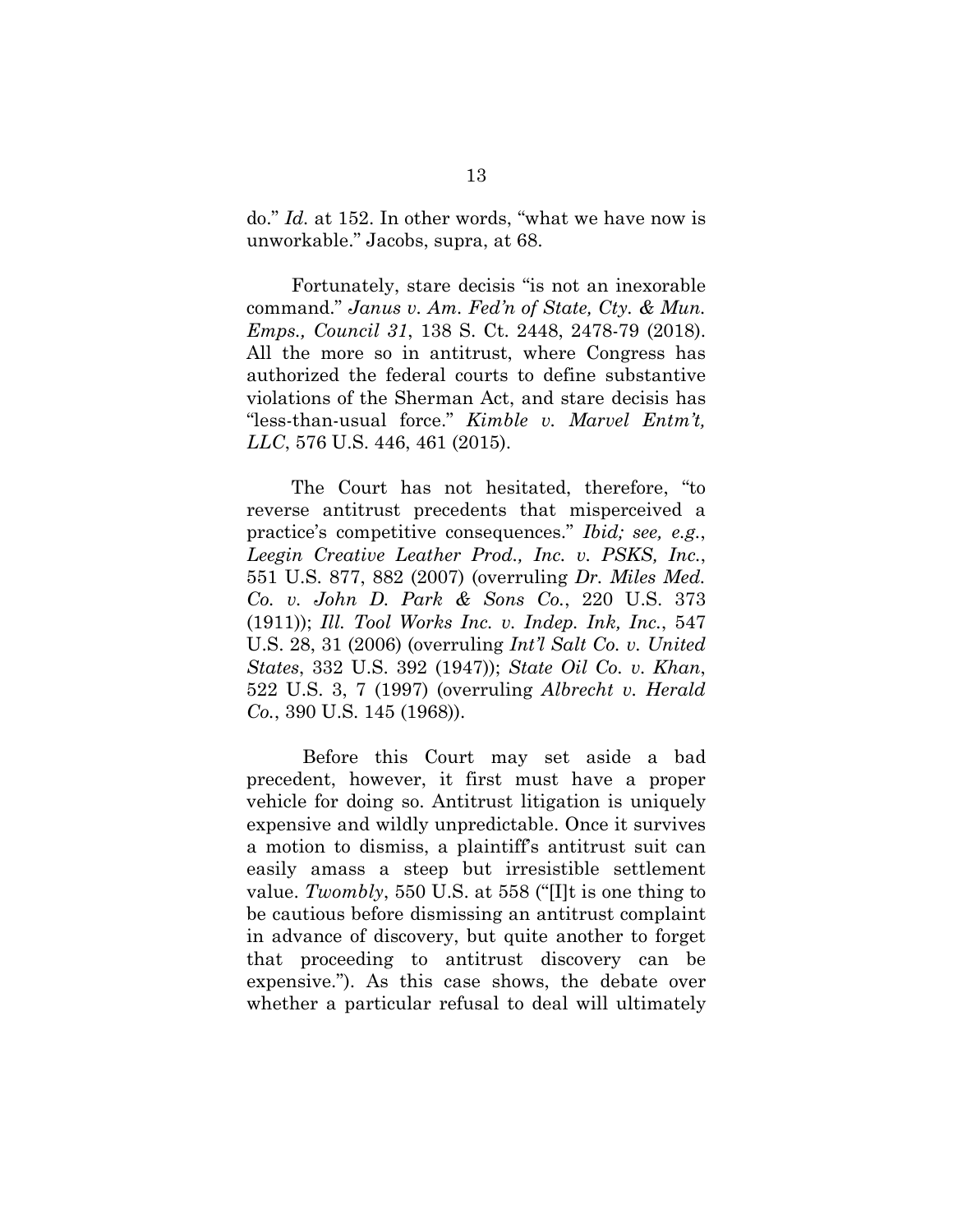benefit consumers can take many years and a lot of money to resolve. Rather than face the high costs and long odds of a certiorari petition, most antitrust defendants opt to settle.

This case, which has the advantages of a fully developed record and superb counsel on both sides, offers the Court a rare, once-in-a-generation opportunity to reconsider the viability of *Aspen Skiing*. Overturning that misguided precedent would be outcome-dispositive here. The panel majority took *Aspen Skiing* as imposing a "case-by-case" balancing test, "similar" to the "rule of reason," on alleged refusals to deal. (Pet. App. 53a, 64a n.14.) Left in place, *Aspen Skiing* will continue to erode competition and distort market incentives. The Court should grant review and end the failed experiment with *Aspen Skiing*—before it metastasizes any further.

"Judicial errors that tolerate baleful practices are self-correcting," Judge Easterbrook has observed, but "erroneous condemnations are not." Frank H. Easterbrook, *The Limits of Antitrust*, 63 Tex. L. Rev. 1, 3 (1984). The chief "sin of *Aspen*," therefore, is "putting on defendants a burden they often cannot carry." Easterbrook, supra, 61 Notre Dame L. Rev. at 980. That unfair burden will continue unless and until this Court intervenes.

### **III. THE COURT SHOULD GRANT REVIEW TO MAKE IMMINENT RECOUPMENT AN ELEMENT IN REFUSAL-TO-DEAL ANALYSIS.**

With *Aspen Skiing*'s flotsam and jetsam cleared away, the Court should, at long last, right the ship of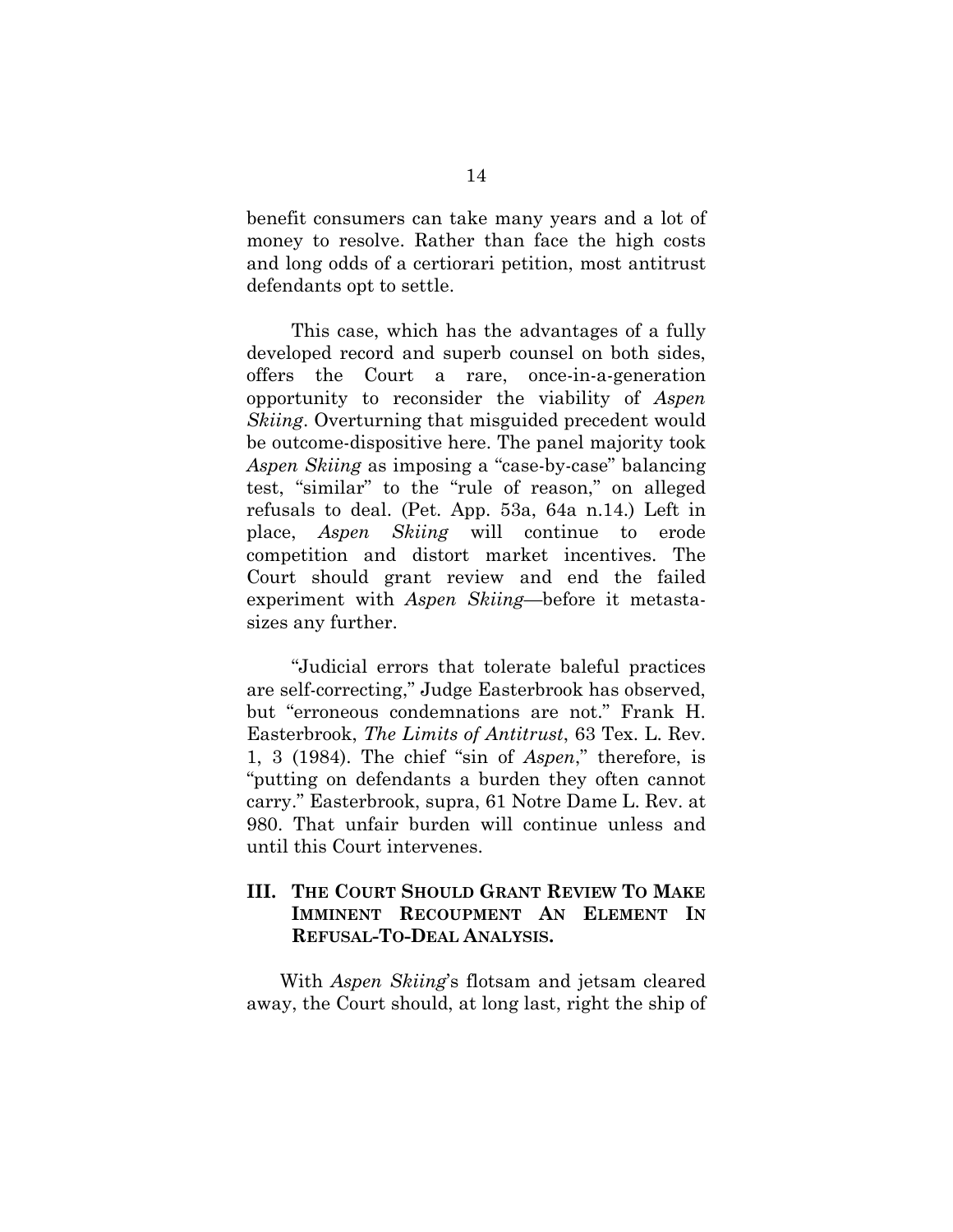refusal-to-deal jurisprudence under § 2 of the Sherman Act.

Outside the easiest cases, a court cannot distinguish competition from exclusion. "*Every* indicator of exclusion also is present with efficient competition. Both predators and efficient producers undercut rivals and gain market share." Frank H. Easterbrook, *The Chicago School and Exclusionary Conduct*, 31 Harv. J.L. & Pub. Pol'y 439, 443 (2008).

What we need to know is whether the defendant has predatorily excluded an equally or more efficient competitor from the defendant's market. But we can figure this out only after the monopolist has started acting *in*efficiently. "What distinguishes exclusion from efficiency is what happens in the *future*: exclusion leads to monopoly overcharges later, and efficiency does not." *Id.* at 443.

Rather than try to predict whether a refusal to deal *might* lead to inflated prices, a court should simply wait for *actual* inflated prices. "Instead of making predictions that are impossible to test—and will injure consumers if wrong—wait to see what happens. If monopolistic prices happen later, prosecute then." Frank H. Easterbrook, *When is it Worthwhile to Use Courts to Search for Exclusionary Conduct?*, 2003 Colum. Bus. L. Rev. 345, 347 (2003). This is essentially the rule in predatory-pricing cases. *See Brooke Group Ltd. v. Brown & Williamson Tobacco Corp.*, 509 U.S. 209, 222-24 (1993).

Predatory pricing and refusals to deal should be treated the same. Unless an *aspiring* predator or exclusionist starts to become a *successful* predator or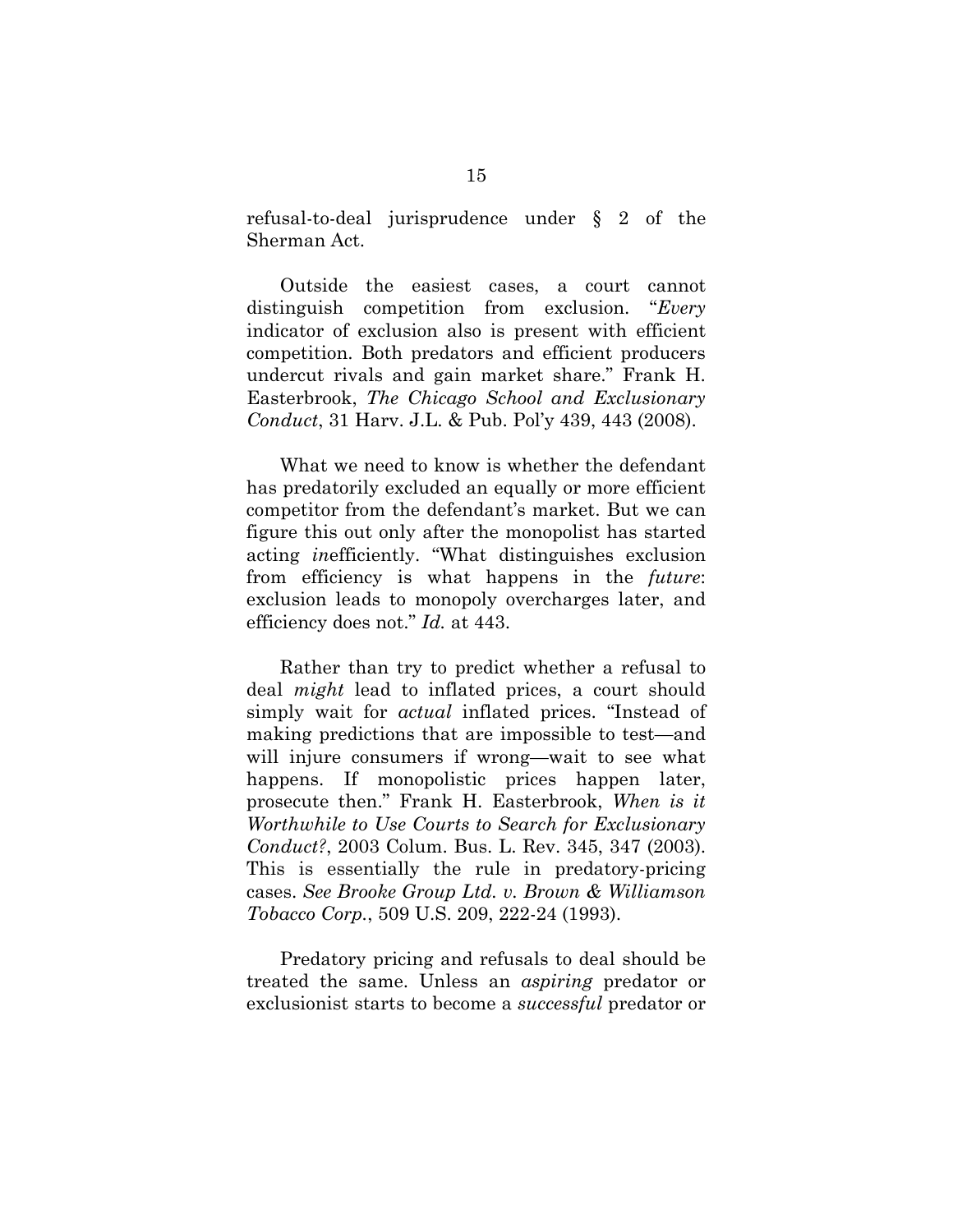exclusionist by charging inflated prices or palpably reducing quality, the time for an antitrust lawsuit has not yet arrived. Without signs of recoupment, an antitrust lawsuit will be no more than an expensive investigation of ambiguous behavior.

"Predatory' vertical integration [is] an iffy proposition." Richard A. Posner, *Antitrust Law* 226 (2d ed. 2001). The monopolist will incur higher costs to produce the complement (if its costs were equal or lower, it would enter the complement market for *pro*competitive reasons). *See Schor v. Abbott Laboratories*, 457 F.3d 608 (7th Cir. 2006). As competitors enter the complement market and soak up business, the monopolist will be stuck with the deadweight loss of excess production capacity. And here, the most viable competitors would not in fact have to enter the market at two levels. Other cable companies could open their own ad-rep shops, just as Comcast has done.

When a practice is usually procompetitive, judges and juries will be bad at rooting out the rare exception. The judiciary should never "infer monopolization from behavior that in most cases is competitive." *Olympia Equip. Leasing Co. v. W. Union Tel. Co.*, 797 F.2d 370, 378 (7th Cir. 1986). "The search for the rare situation in which that second monopoly just might allow the firm to gain a profit by injuring consumers is not worth the candle." *Schor*, 457 F.3d at 613. "The search itself (and the risk of error in the judicial process) has much more chance of condemning a beneficial practice than of catching a detrimental one." *Id*